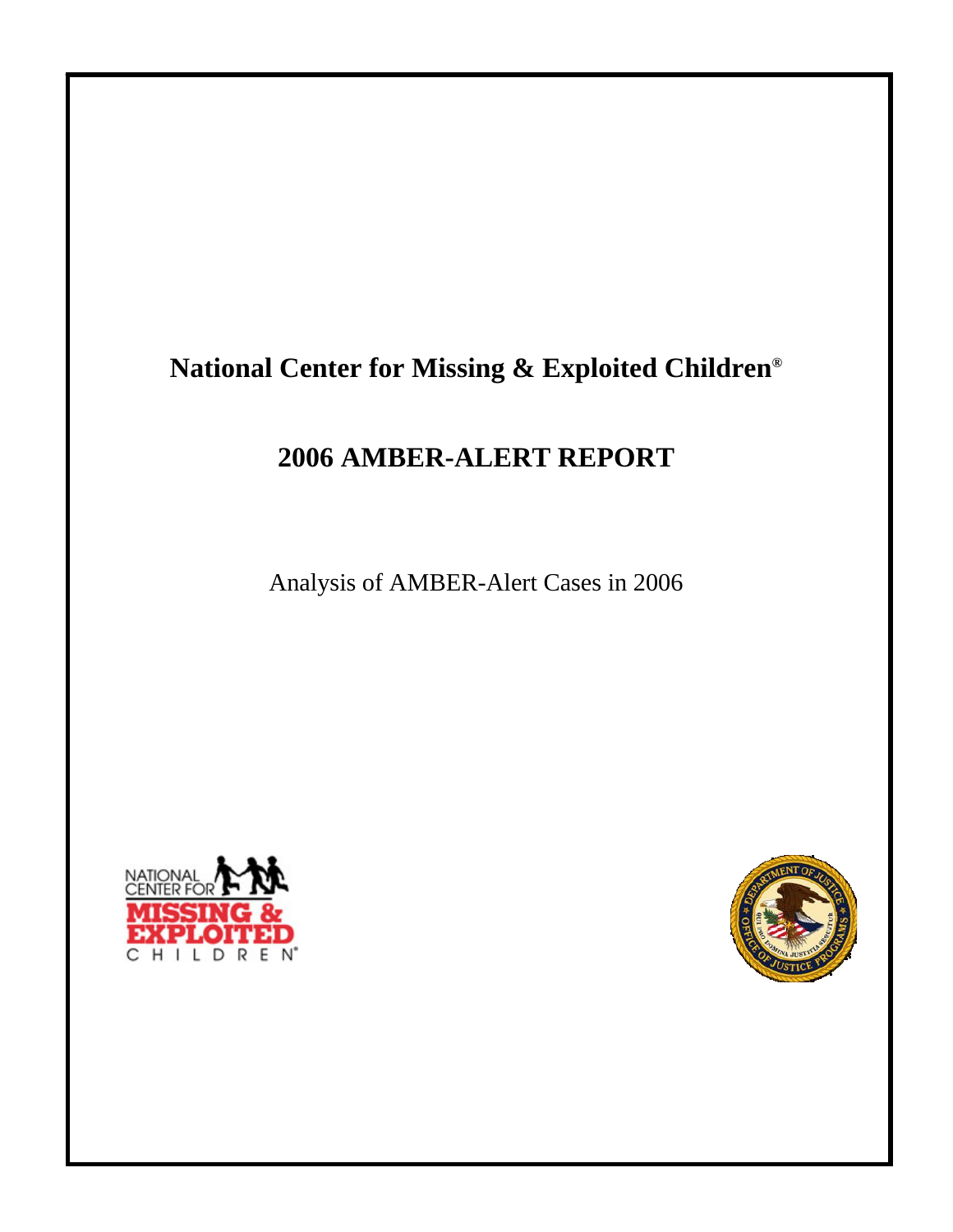### **INTRODUCTION**

In 1996 Amber Hagerman, a 9-year-old girl, was abducted and murdered while riding her bicycle in Arlington, Texas. The community, shocked by this tragedy, contacted radio stations in the Dallas area and suggested they broadcast special "alerts" over the airwaves so they could help prevent such incidents in the future. One individual, Diana Simone, suggested a program be implemented allowing the use of the Emergency Alert System (EAS) to notify the public when a child has been abducted. If the community were aware then they too could assist in the search. Ms. Simone's only request was that this program be dedicated to the memory of Amber.

The next year local law enforcement and broadcasters created a program known as AMBER Alerts in Amber Hagerman's honor. This program, also known as America's Missing: Broadcast Emergency Response Plan, is a program in which broadcasters and transportation authorities immediately distribute information about recent child abductions to the public, enabling the entire community to assist in the search for and safe recovery of the child. What began as a local effort in Dallas, Texas, has grown into a seamless system of such programs across the country. Each year these Alerts save the lives of abducted children.

This program is a voluntary partnership between law-enforcement agencies, broadcasters, and transportation agencies to activate an urgent bulletin in the most serious child-abduction cases. Broadcasters use EAS to air a description of the abducted child and suspected abductor. This is the same concept used during severe weather emergencies. The goal of an AMBER Alert is to instantly galvanize the entire community to assist in the search for and safe recovery of the child.

- Once law enforcement has been notified about an abducted child, they must first determine if the case meets their program's AMBER Alert criteria of
- There is reasonable belief by law enforcement an abduction has occurred
- The abduction is of a child age 17 or younger
- The law-enforcement agency believes the child is in imminent danger of serious bodily injury or death
- There is enough descriptive information about the victim and abduction for law enforcement to issue an AMBER Alert to assist in the recovery of the child
- The child's name and other critical data elements, including the Child Abduction flag, have been entered into the National Crime Information Center (NCIC) database

On April 30, 2003, President George W. Bush signed the Prosecutorial Remedies and Other Tools to end the Exploitation of Children Today (PROTECT) Act of 2003 (Pub. L. No. 108-21) into law. Building on the steps already taken by the Bush Administration to support AMBER Alerts, this Act codified the national coordination of state and local programs, including the development of guidance for issuance and dissemination of AMBER Alerts and the appointment of a national AMBER Alert Coordinator.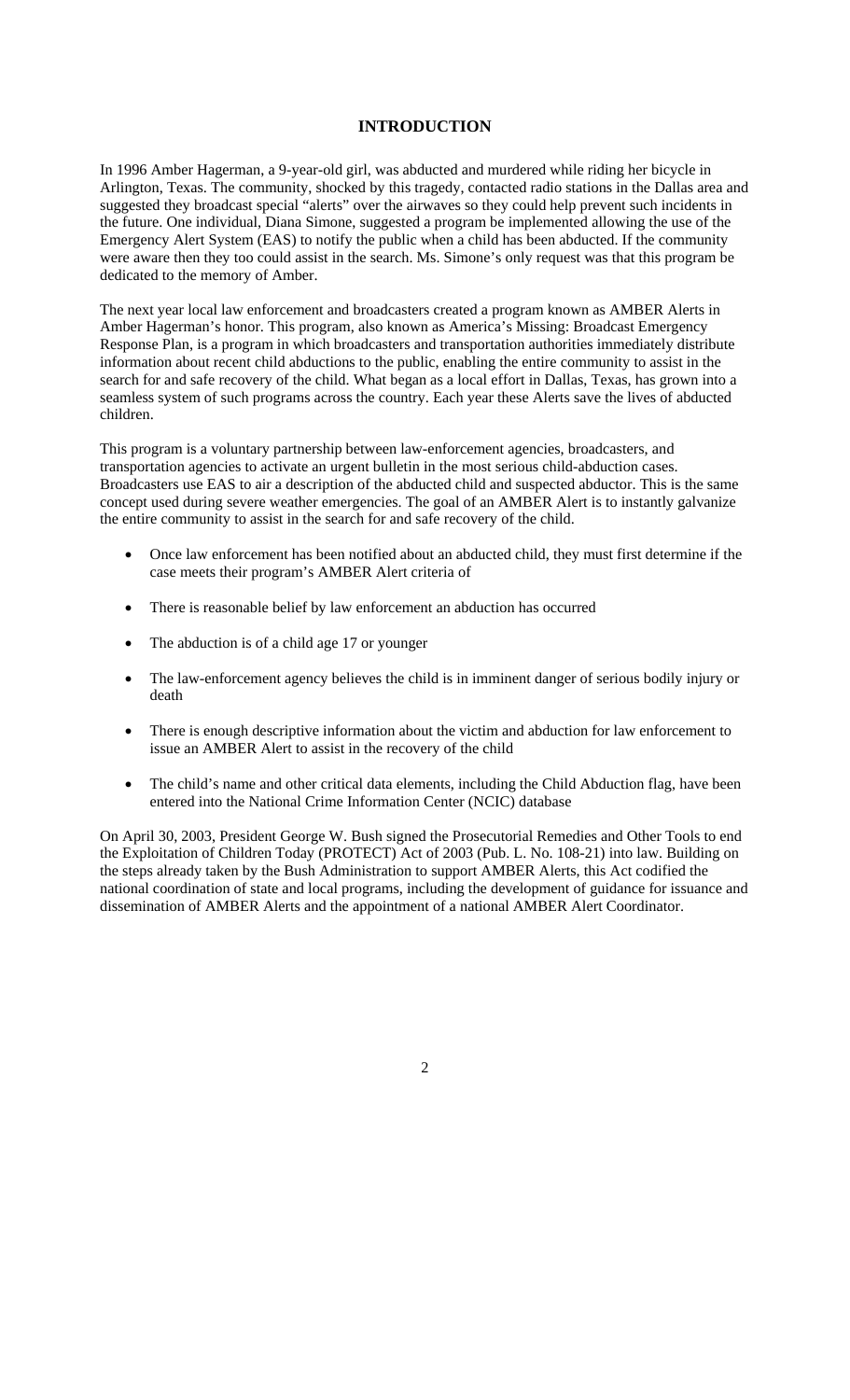### **DEFINITIONS**

This report presents information about cases in which AMBER Alerts were activated in 2006 and intaked by the National Center for Missing & Exploited Children (NCMEC). These cases may involve one or more children and be issued for multiple states.

When an AMBER Alert is issued the case is categorized as 1 of 4 types of Family Abduction (FA); Nonfamily Abduction (NFA); Lost, Injured, or Otherwise Missing (LIM), or Endangered Runaway (ERU). An FA involves an abductor who is a family member of the abducted child such as a parent, aunt, grandfather, or stepfather. An NFA involves an abductor unrelated to the abducted child – either someone unknown to the child and/or the child's family or an acquaintance/friend of the child and/or the child's family. A LIM involves a case where the circumstances of the child's disappearance are unknown. In an ERU case the missing child is believed to have run away and is in imminent danger.

This report analyzes cases according to the case type for which the AMBER Alert was issued, not case type at the time of recovery. Based on new information at recovery, law enforcement may determine a case should be re-categorized, for example from an NFA to an ERU. In some instances law enforcement may come to the conclusion a case was a hoax or unfounded. A hoax is a case where an individual falsely reports a child missing, with the intent of misleading law enforcement. An unfounded case occurs when a child is reported missing, but the investigation determines a child was never missing.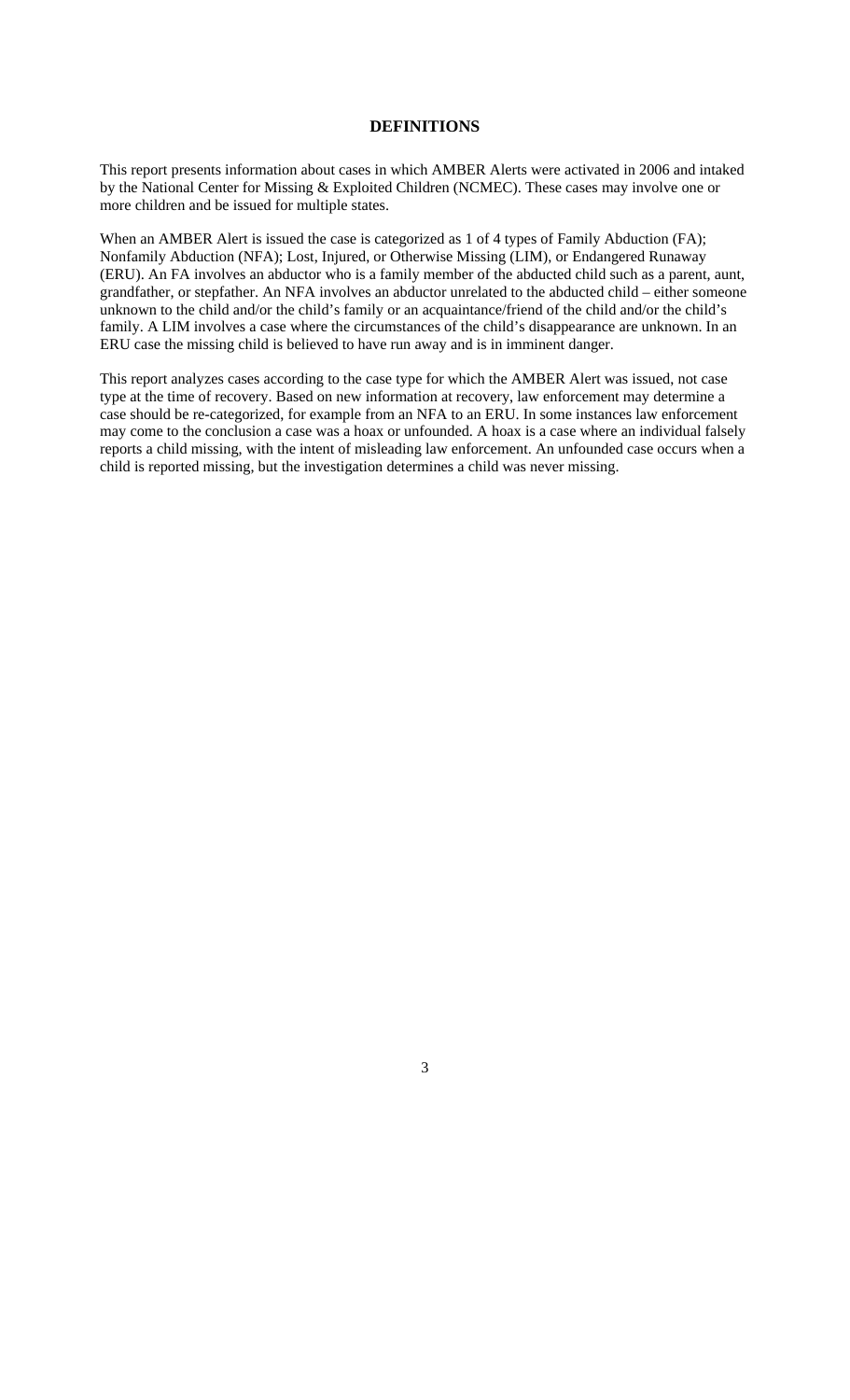Copyright © 2007 National Center for Missing & Exploited Children. All rights reserved.

This project was supported by Grant No. 2007-MC-CX-K001 awarded by the Office of Juvenile Justice and Delinquency Prevention, Office of Justice Programs, U.S. Department of Justice. Points of view or opinions in this document are those of the author and do not necessarily represent the official position or policies of the U.S. Department of Justice. National Center for Missing & Exploited Children® is a registered service mark of the National Center for Missing & Exploited Children.

<sup>4</sup>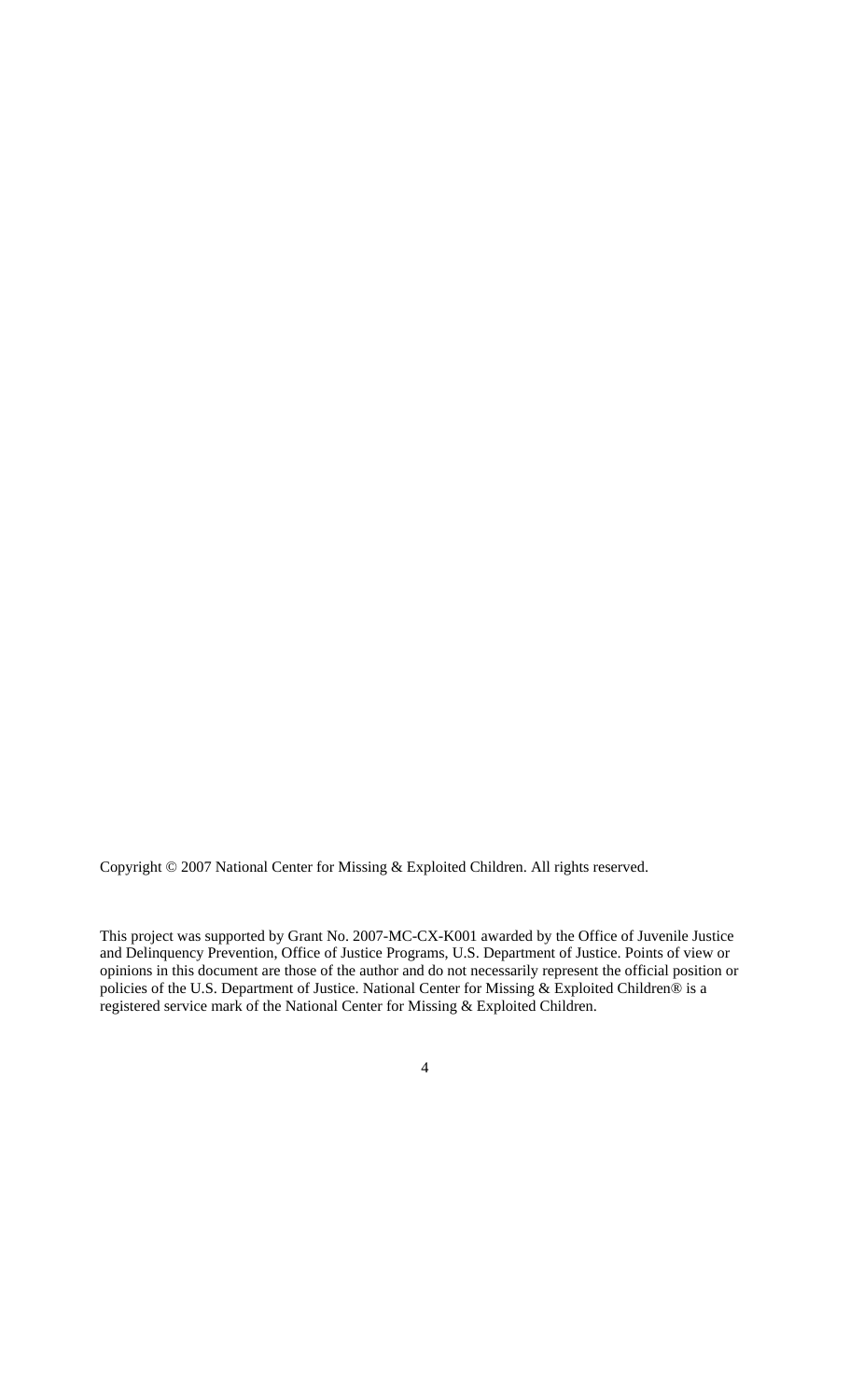### **TABLE OF CONTENTS**

**Summary of AMBER-Alert Cases…7 AMBER Alerts by Range…7 AMBER Alerts by State…7 Multistate AMBER Alerts…8 Number of Cases at Intake by Month…9 Months of AMBER Alerts Issued by Case Type…10 Cases at Intake by Child…11 Hoaxes and Unfounded Cases…12 Secondary Distribution of AMBER Alerts…13 Number and Characteristics of Children Reported Missing…15 Number and Characteristics of Abductors…18 Abductor Relationship to Child…18 Time Between Missing and Activation…19 Days Between Missing and Recovery…20 Days Between Activation and Recovery…21 Recovery and Travel Distances…22 Missing Locations…24 Recovery Locations…25 International Abductions…26 Motives for Abductions…26 Success Stories…26 Children Recovered Deceased…28 Active Cases…29 Team Adam Consultant Deployment…30 FBI Involvement in Cases…30 National Crime Information Center…31**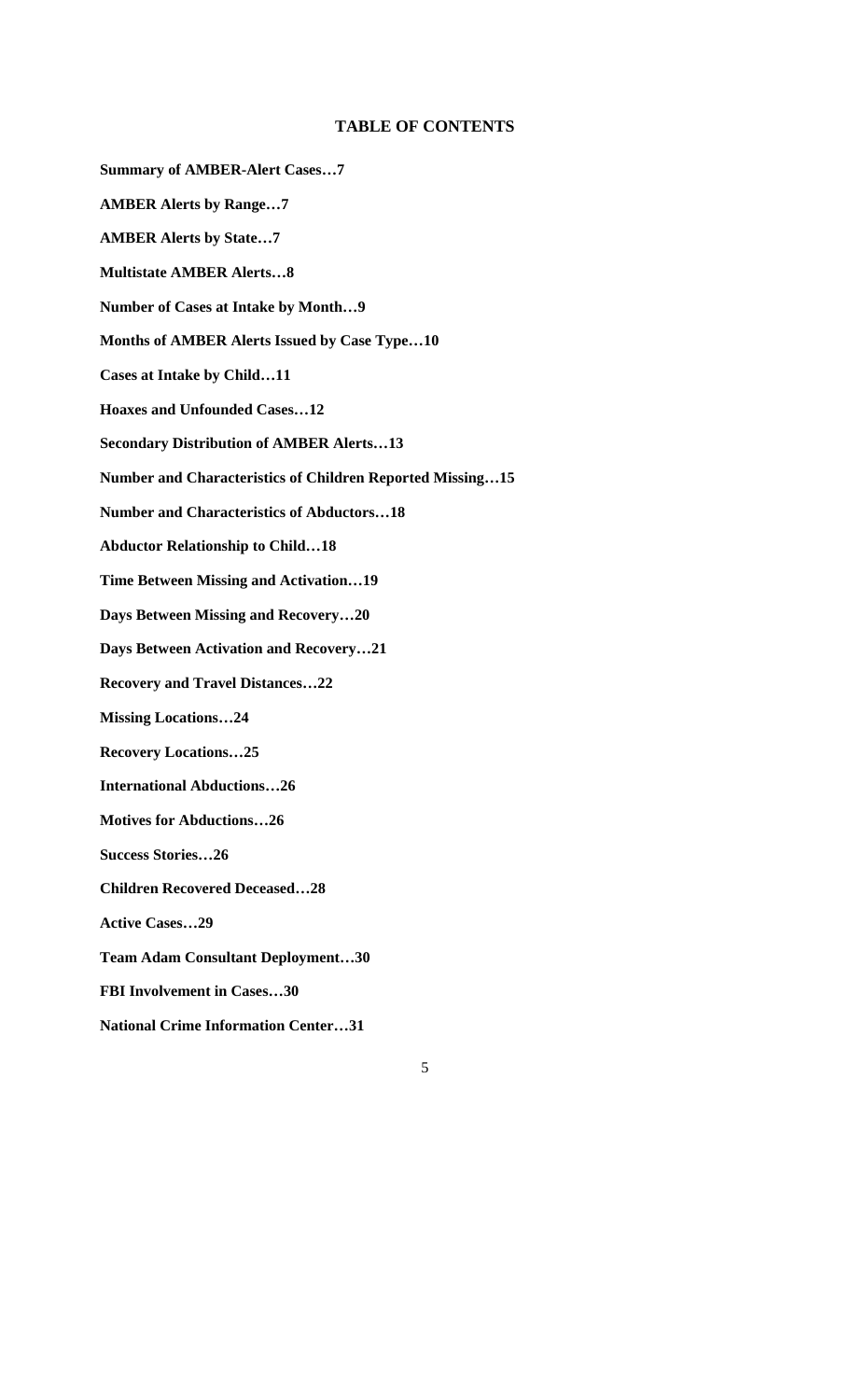**Comparison Between 2005 and 2006 AMBER Alerts…35** 

**Map of AMBER Alerts by Case Type…40**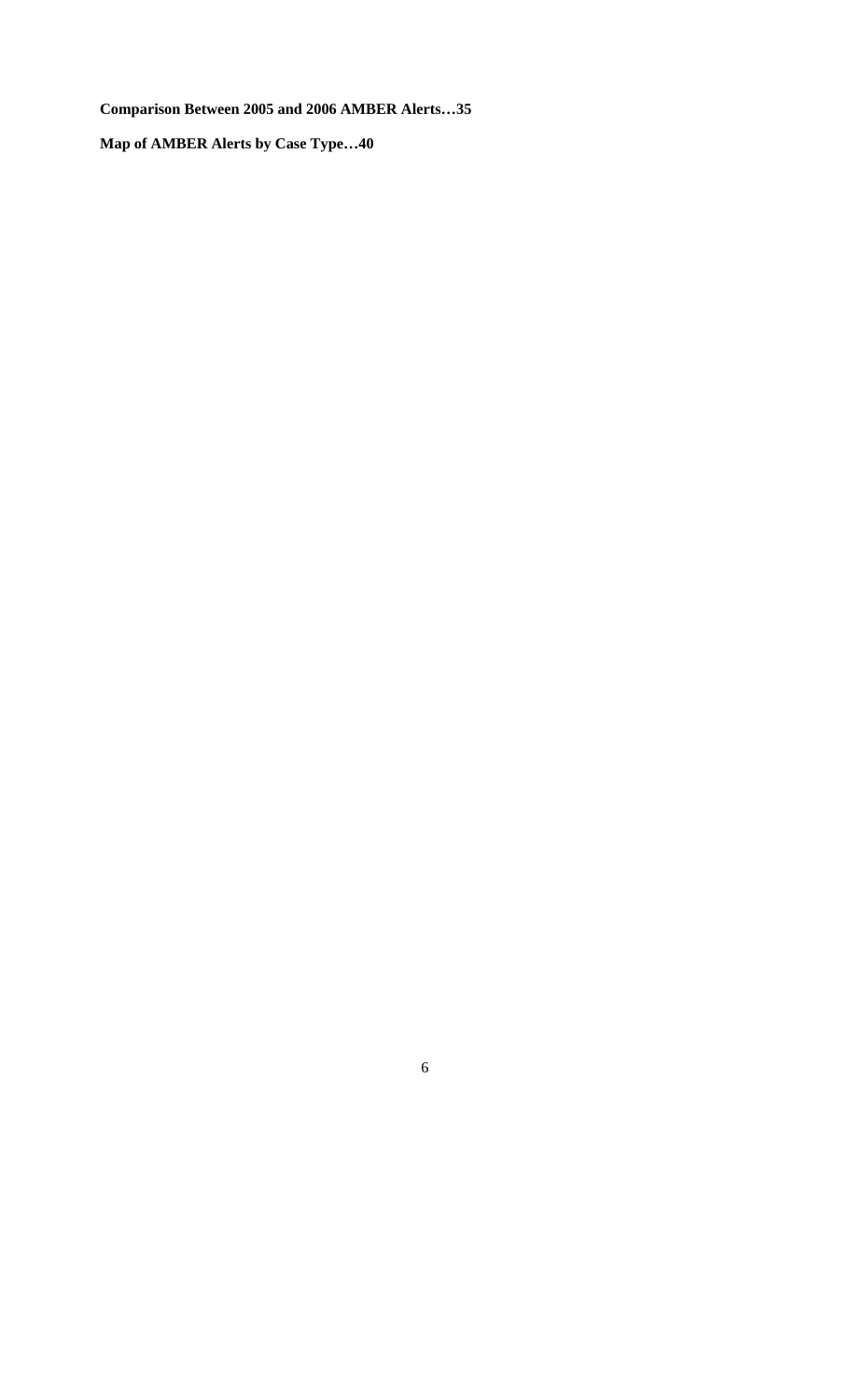### **2006 AMBER-ALERT REPORT**

### **SUMMARY OF AMBER-ALERT CASES**

Between January 1, 2006, and December 31, 2006, 261 AMBER-Alert cases were issued in the United States involving 316 children.

At the time the AMBER-Alert cases were intaked there were 113 FAs, 115 NFAs, 31 LIMs, and 2 ERUs. Ten (10) cases were later determined to be hoaxes, and 27 cases were later determined to be unfounded.

Of the 261 AMBER Alerts issued between January 1, 2006, and December 31, 2006, 214 cases resulted in a recovery, 53 of which were successfully resolved as a direct result of those respective AMBER Alerts being issued. Nine (9) children were recovered deceased, and, as of April 21, 2007, 10 cases still remain active with 11 children still missing.

### **AMBER ALERTS BY RANGE**

In 2006, 56% (n=147) of AMBER Alerts were issued statewide, 37% (n=96) of AMBER Alerts were issued regionally, and 3% (n=8) of AMBER Alerts were issued locally. No data about the range for 4% (n=10) of AMBER Alerts was available.





# **AMBER ALERTS BY STATE**

Between January 1, 2006, and December 31, 2006, 261 AMBER Alerts were issued in 39 states. Michigan issued the most AMBER Alerts with 11.5% (n=30), followed by Texas with 10.0% (n=26). Florida, Georgia, and Ohio each issued 6.9% of AMBER Alerts (n=18).

<sup>7</sup>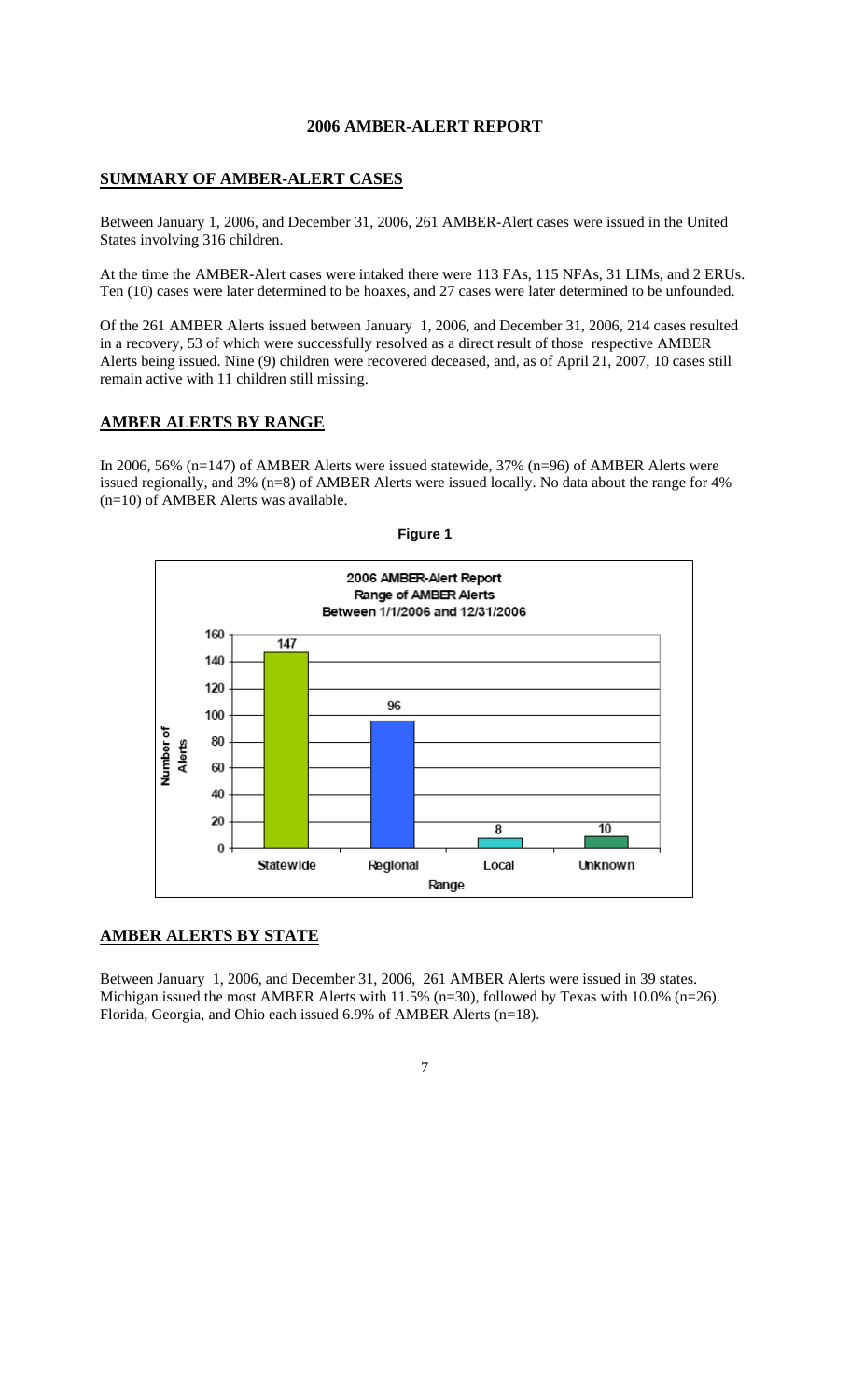| <b>State</b>                                                                                                                                                | <b>Number of Alerts</b> | <b>Percent</b>        |
|-------------------------------------------------------------------------------------------------------------------------------------------------------------|-------------------------|-----------------------|
| Michigan                                                                                                                                                    | 30                      | 11.5%                 |
| Texas                                                                                                                                                       | 26                      | 10.0%                 |
| Florida, Georgia, and Ohio                                                                                                                                  | 18 each                 | $6.9%$ each           |
| California and Tennessee                                                                                                                                    | 14 each                 | 5.4% each             |
| Arizona                                                                                                                                                     | 13                      | 5.0%                  |
| Missouri                                                                                                                                                    | 12                      | 4.6%                  |
| <b>Illinois</b>                                                                                                                                             | 11                      | 4.2%                  |
| Pennsylvania                                                                                                                                                | 9                       | 3.5%                  |
| North Carolina                                                                                                                                              | 8                       | 3.1%                  |
| Washington                                                                                                                                                  | 7                       | 2.7%                  |
| Colorado, Indiana, and South Carolina                                                                                                                       | 6 each                  | 2.3% each             |
| Wisconsin                                                                                                                                                   | 4                       | 1.5%                  |
| Arkansas, Minnesota, New York,<br>Oklahoma, Utah, and Virginia                                                                                              | 3 each                  | 1.1% each             |
| Alabama, Connecticut, Kansas,<br>Kentucky, Maryland, New Jersey, and<br>West Virginia                                                                       | 2 each                  | $0.8%$ each           |
| Iowa, Louisiana, Mississippi, Montana,<br>Nevada, New Hampshire, North Dakota,<br>Oregon, and South Dakota                                                  | 1 each                  | $0.4%$ each           |
| Alaska, Delaware, District of Columbia,<br>Hawaii, Idaho, Maine, Massachusetts,<br>Nebraska, New Mexico, Puerto Rico,<br>Rhode Island, U.S. Virgin Islands, |                         |                       |
| Vermont, and Wyoming<br><b>Total</b>                                                                                                                        | 0 each<br>261           | 0% each<br>$~100.0\%$ |

### **Table 1 2006 AMBER-Alert Report Number and Percent of AMBER-Alert Cases by State Between 1/1/2006 and 12/31/2006**

# **MULTISTATE AMBER ALERTS**

When an AMBER Alert is issued an abductor may take the child outside the jurisdiction of the issuing law-enforcement authority. In some cases the state where the AMBER Alert originated may request an AMBER Alert be extended into another state. In 2006, 11 AMBER Alerts were extended beyond the limits of the state where the AMBER Alert first originated. Eight (8) Alerts were extended to 1 state, and 3 Alerts were extended to 2 states each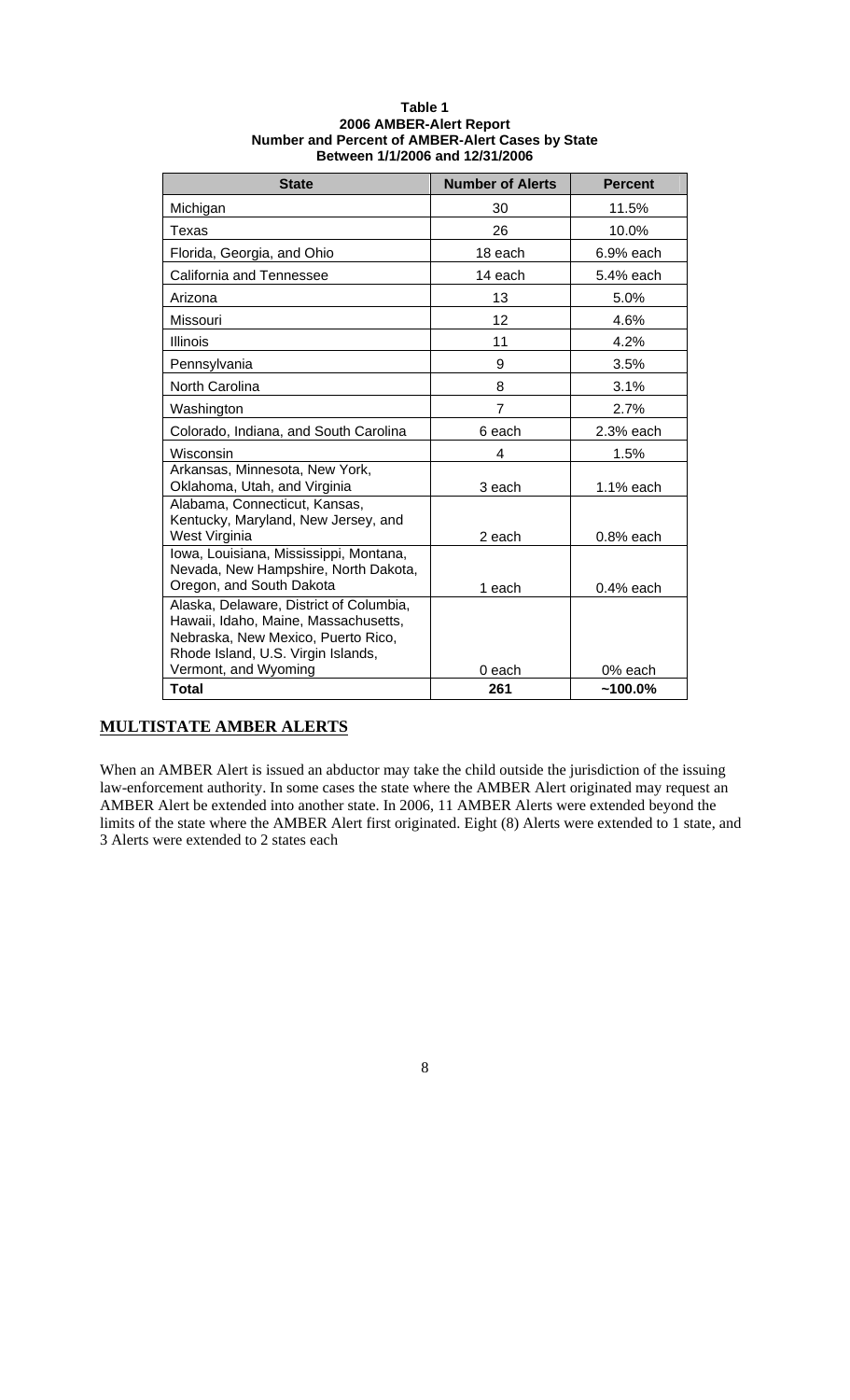### **Table 2 2006 AMBER-Alert Report List of Multistate AMBER Alerts Issued Between 1/1/2006 and 12/31/2006**

| <b>Originating State</b> | <b>Extending State</b>            |
|--------------------------|-----------------------------------|
| Florida                  | Georgia                           |
| Georgia                  | North Carolina and South Carolina |
| Indiana                  | Missouri                          |
| Kentucky                 | Indiana and Illinois              |
| Michigan                 | Illinois                          |
| Missouri                 | Illinois and Wisconsin            |
| North Carolina           | South Carolina                    |
| South Carolina           | Georgia                           |
| Tennessee                | Georgia                           |
| Virginia                 | Maryland                          |
| Washington               | Oregon                            |

# **NUMBER OF CASES AT INTAKE BY MONTH**

In 2006 the number of AMBER Alerts issued ranged from a low of 15 Alerts in December to a high of 36 Alerts in June. The remaining months in 2006 varied between 17 Alerts and 25 Alerts.



### **Figure 2**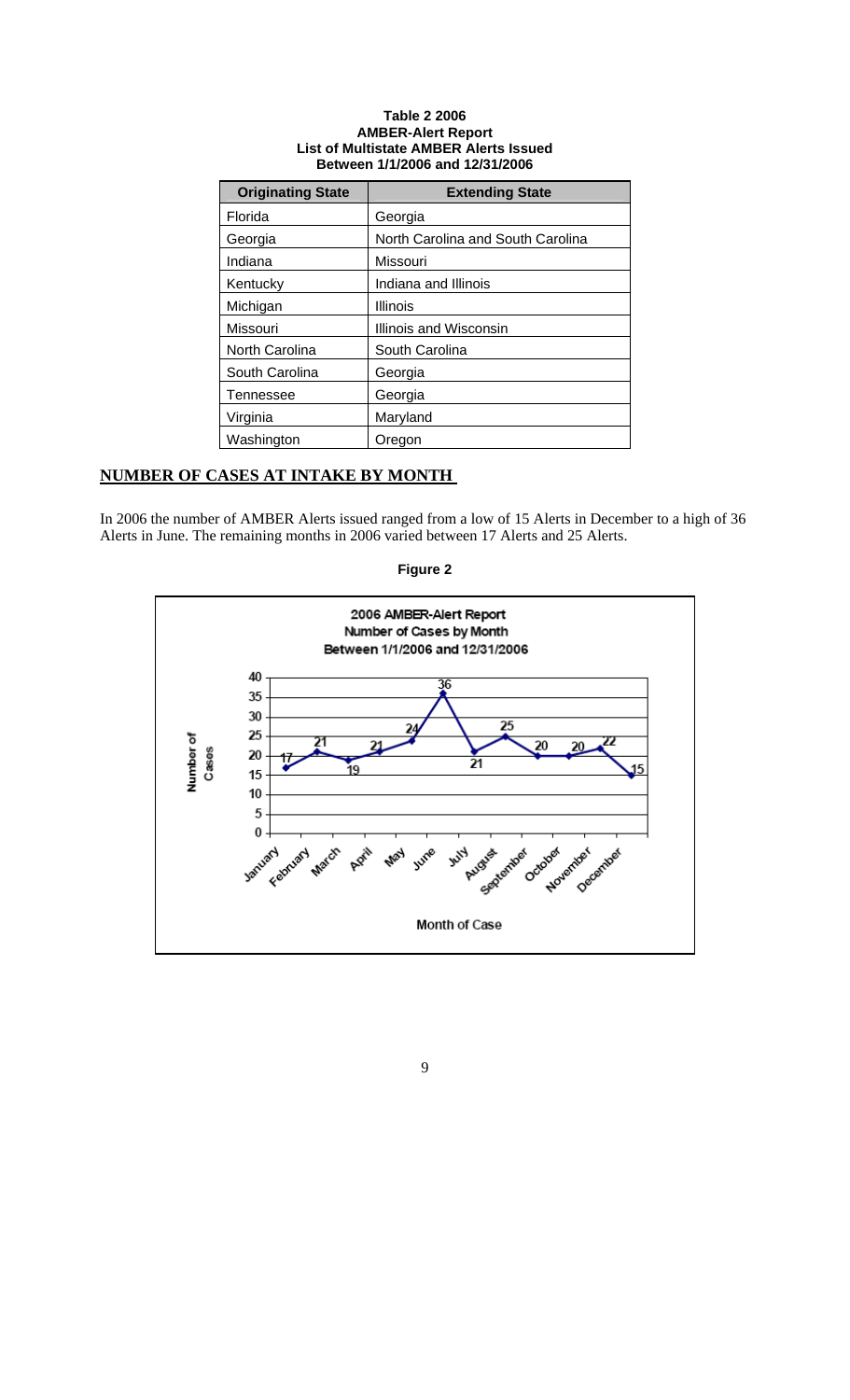# **MONTHS OF AMBER ALERTS ISSUED BY CASE TYPE**

Between January 1, 2006, and December 31, 2006, AMBER Alerts were issued the most frequently in June for both FAs (n=18) and NFAs (n=15). AMBER Alerts were issued for ERUs in the months of April and June only with 1 Alert per month. Alerts for LIMs were issued during every month of the year except in September.



### **Table 3 2006 AMBER-Alert Report Months of Alerts by Case Type at Intake Between 1/1/2006 and 12/31/2006**

|              | <b>ERU</b> | <b>NFA</b> | <b>FA</b> | <b>LIM</b>     | <b>Total</b> |
|--------------|------------|------------|-----------|----------------|--------------|
| January      | 0          | 7          | 8         | 2              | 17           |
| February     | 0          | 9          | 8         | 4              | 21           |
| March        | 0          | 8          | 8         | 3              | 19           |
| April        | 1          | 9          | 8         | 3              | 21           |
| May          | 0          | 8          | 12        | 4              | 24           |
| June         | 1          | 15         | 18        | 2              | 36           |
| July         | 0          | 11         | 8         | $\overline{2}$ | 21           |
| August       | 0          | 14         | 8         | 3              | 25           |
| September    | 0          | 9          | 11        | 0              | 20           |
| October      | 0          | 9          | 9         | $\overline{2}$ | 20           |
| November     | 0          | 7          | 11        | 4              | 22           |
| December     | 0          | 9          | 4         | $\overline{2}$ | 15           |
| <b>Total</b> | 2          | 115        | 113       | 31             | 261          |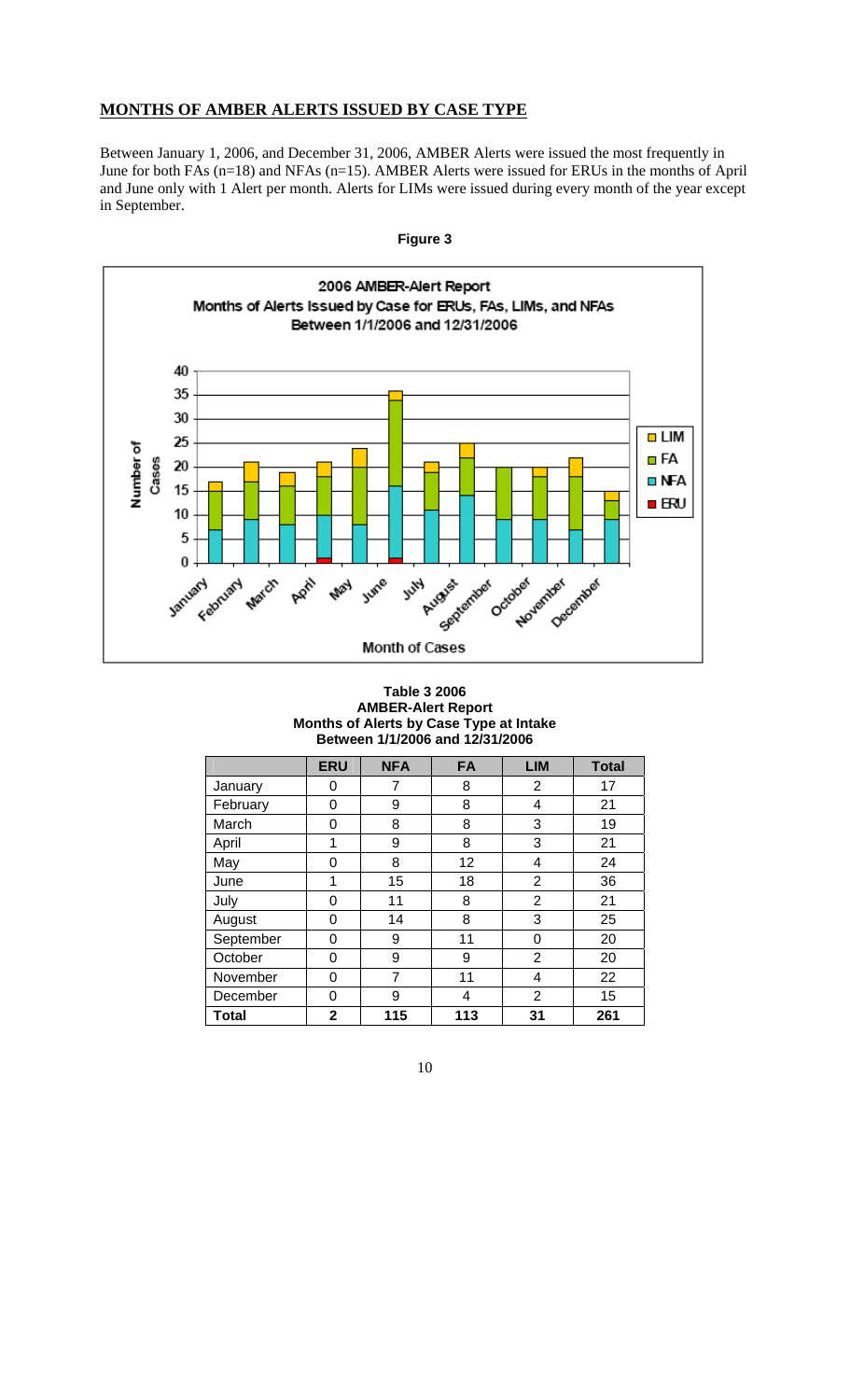# **CASES AT INTAKE BY CHILD**

In 2006, 316 children were involved in 261 AMBER-Alert cases. Forty-six percent (46%, n=145) of children were intaked as FAs, followed by 41% (n=130) of children intaked as NFAs. Twelve percent (12%, n=39) were intaked as LIMs, and 1% (n=2) were intaked as ERUs.



**Figure 4** 

### **Table 4 2006 AMBER-Alert Report Months of Alerts by Child Between 1/1/2006 and 12/31/2006**

|              | <b>ERU</b>  | <b>NFA</b> | FA  | <b>LIM</b>     | <b>Total</b> |
|--------------|-------------|------------|-----|----------------|--------------|
| January      | 0           | 7          | 9   | 2              | 18           |
| February     | 0           | 12         | 8   | 4              | 24           |
| March        | 0           | 10         | 9   | 5              | 24           |
| April        | 1           | 9          | 11  | 3              | 24           |
| May          | 0           | 8          | 13  | 6              | 27           |
| June         | 1           | 17         | 27  | $\overline{2}$ | 47           |
| July         | 0           | 13         | 11  | 2              | 26           |
| August       | 0           | 15         | 10  | 3              | 28           |
| September    | 0           | 10         | 13  | 0              | 23           |
| October      | 0           | 12         | 11  | 3              | 26           |
| November     | 0           | 7          | 14  | 7              | 28           |
| December     | 0           | 10         | 9   | $\overline{2}$ | 21           |
| <b>Total</b> | $\mathbf 2$ | 130        | 145 | 39             | 316          |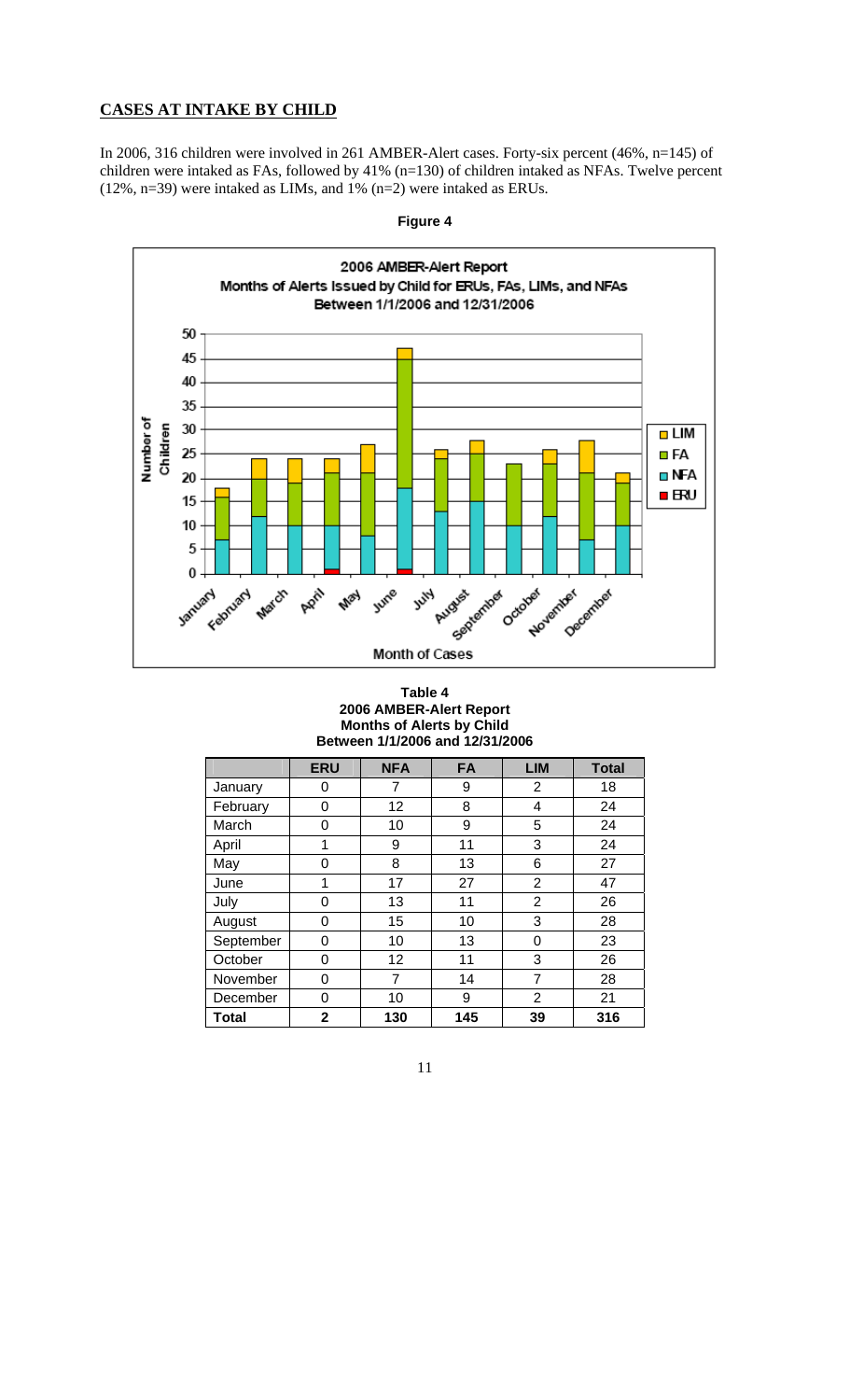# **HOAXES AND UNFOUNDED CASES**

Between January 1, 2006, and December 31, 2006, 10 AMBER Alerts were determined to be hoaxes, representing 4% of the total number of AMBER Alerts issued in 2006. The AMBER-Alert cases determined to be hoaxes were originally intaked as FAs at 20% (n=2) and NFAs at 80% (n=8). In 1 case a boy involved in a hoax was murdered by his mother and his mother's boyfriend.



In 2006, 27 AMBER Alerts were determined to be unfounded, which represents 10% of the total number of AMBER Alerts issued. The unfounded cases were originally intaked as ERUs at 7% (n=2), FAs at 15%  $(n=4)$ , NFAs at 41%  $(n=11)$ , and LIMs at 37%  $(n=10)$ . In 4 cases an individual reported a child abduction, but the investigation determined an abduction did not occur.



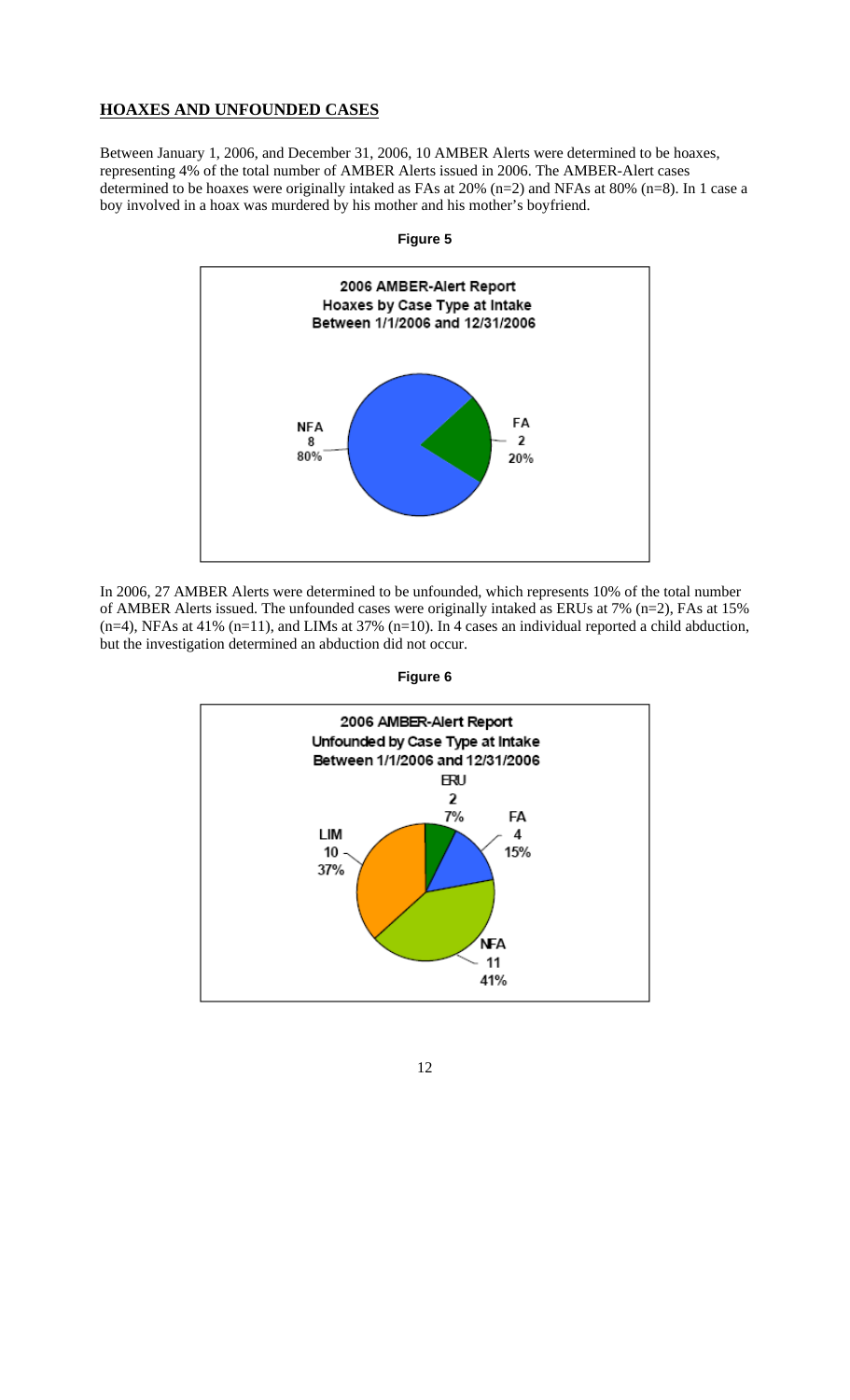# **SECONDARY DISTRIBUTION OF AMBER ALERTS**

The AMBER Alert Secondary Distribution system is comprised of wireless carriers, content providers, and major retailers who distribute these AMBER Alerts to a geographically targeted audience at the request of activating law-enforcement agencies. These Alerts assist in notifying the public about recently reported child abductions with information to help in the search for the abducted child, suspected abductor, and/or suspected vehicle.

In 2006, 190 AMBER-Alert cases were secondarily distributed whereas 71 cases were not secondarily distributed. Fifty-five (55) cases were not distributed because the AMBER Alert was cancelled before secondary distribution was possible. Twelve (12) cases were not secondarily distributed because the AMBER Alert Coordinator denied permission for dissemination. In 3 cases it is unknown why the AMBER Alert was not distributed, and in 1 case the AMBER Alert did not meet criteria for secondary distribution.



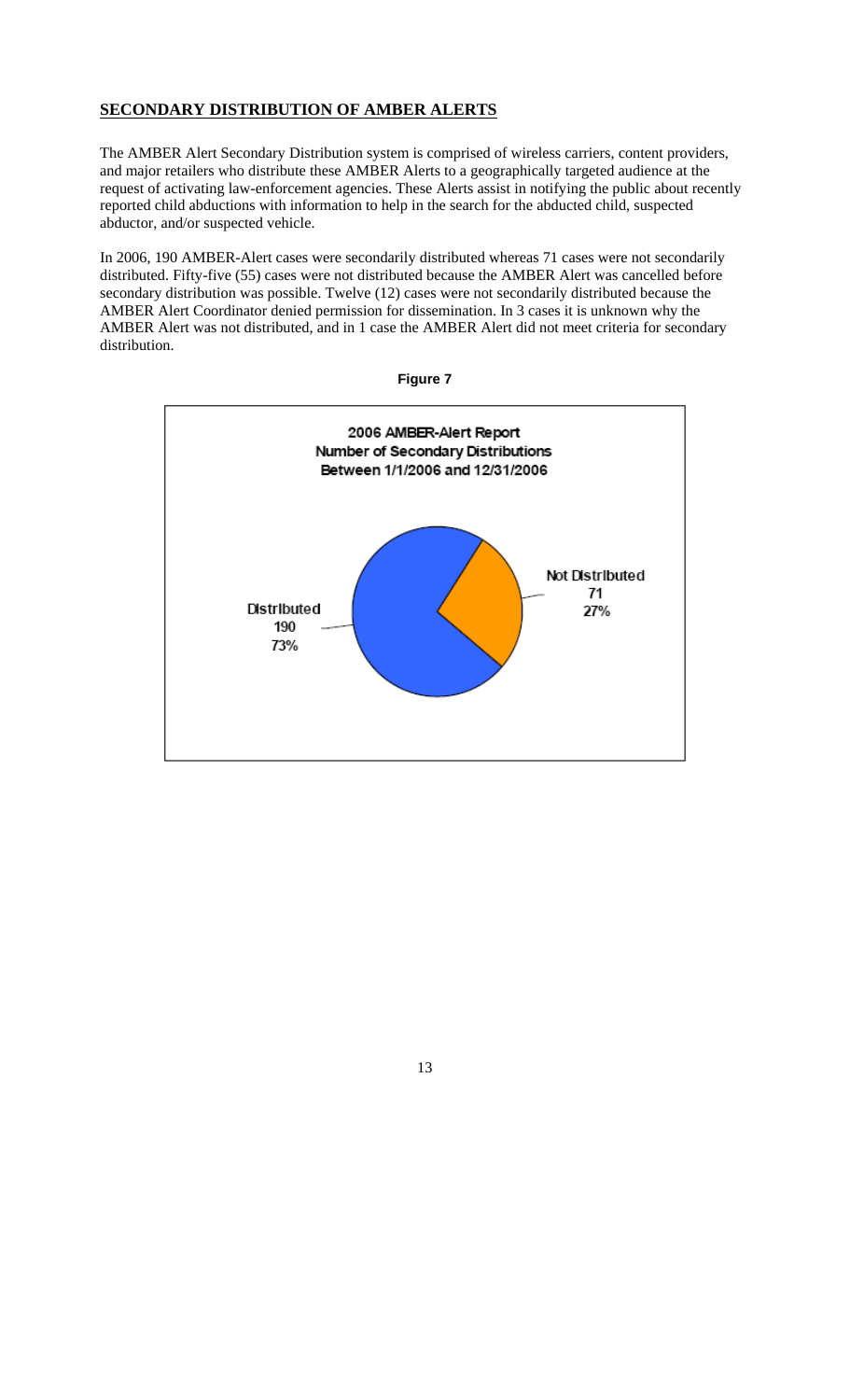

AMBER Alert Secondary Distribution was issued for 82 NFAs, 81 FAs, 26 LIMs, and 1 ERU. Six (6) NFAs and 1 FA were subsequently identified as hoaxes. Eight (8) LIMs, 7 NFAs, 3 FAs, and 1 ERU were later determined to be unfounded.



**Figure 9**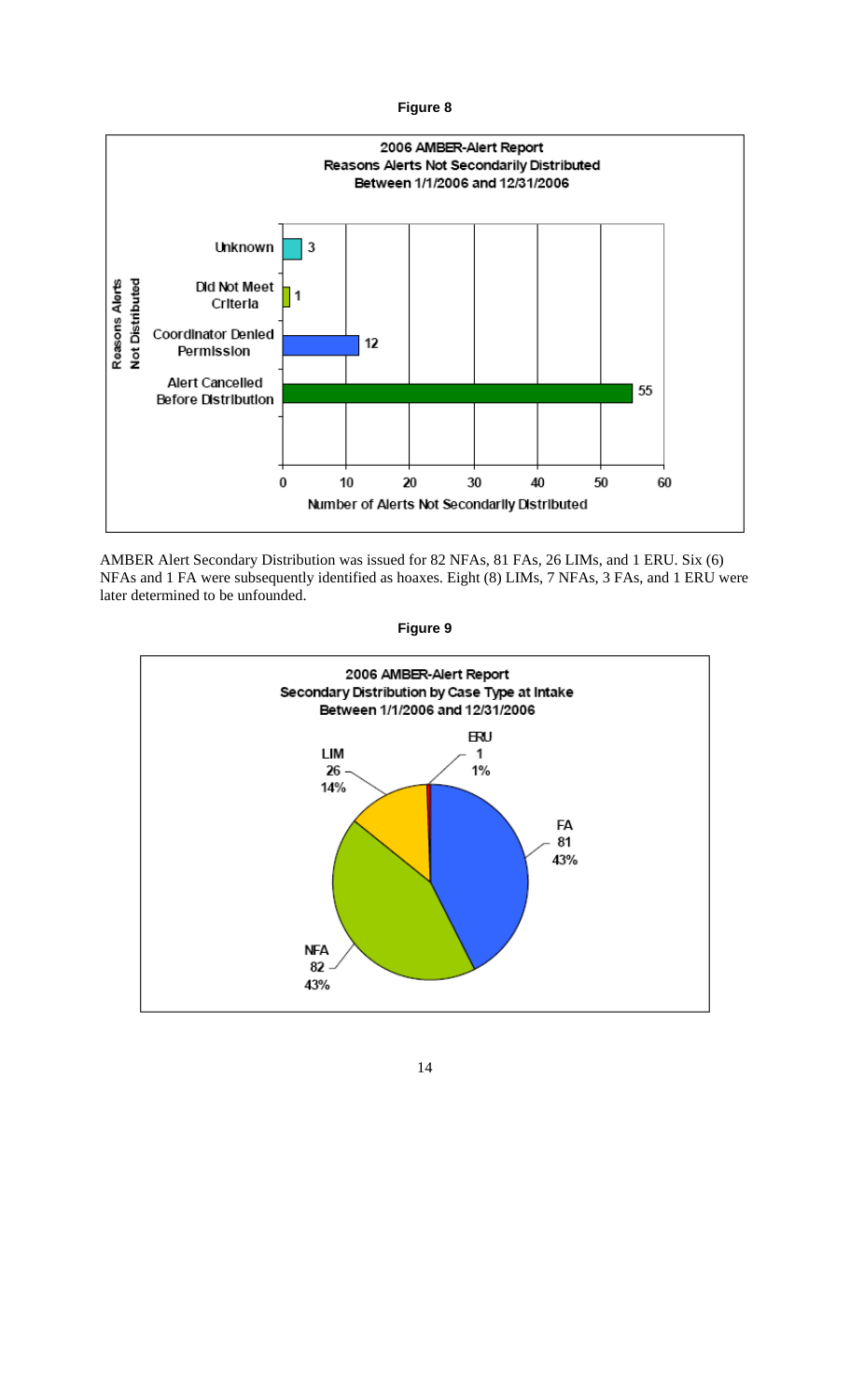For the AMBER-Alert cases where AMBER Alert Secondary Distribution was not issued, 33 cases were NFAs, 32 cases were FAs, 5 cases were LIMs, and 1 case was an ERU. Eight (8) cases were later identified as unfounded consisting of 1 ERU, 1 FA, 2 LIMs, and 4 NFAs. Three (3) cases were later determined to be hoaxes consisting of 2 NFAs and 1 FA.



### **NUMBER AND CHARACTERISTICS OF CHILDREN REPORTED MISSING**

Between January 1, 2006, and December 31, 2006, girls represented 57% (n=181) of children involved in AMBER Alerts and boys comprised 43% (n=135). There was no age information for 4% of children (n=14). Children of all ages were involved in AMBER-Alert cases issued in 2006. Boys and girls who were 5 years old and younger represented 58% (n=175) of the children who were reported missing with known ages.

Girls younger than 1 (n=26) and 16 years old (n=19) were most frequently involved in AMBER Alerts. Among the girls younger than 1, 3 girls were involved in cases later determined to be hoaxes and 1 girl was involved in a case later determined to be unfounded. Four (4) 16-year-old girls were involved in cases subsequently classified as unfounded, and 2, 16-year-old girls were involved in cases subsequently classified as hoaxes. One (1) case involving a 16-year-old girl remains active. In addition 4 cases of girls age 3 and younger remain active.

Boys were subjects of AMBER Alerts most frequently for ages 3 and younger, which represents 52% (n=68) of all the boys with known ages for whom AMBER Alerts were issued in 2006. One (1) boy was involved in a case later determined to be a hoax, and no boys were involved in cases determined to be unfounded. Six (6) cases involving 6 boys ages 3 and younger still remain active.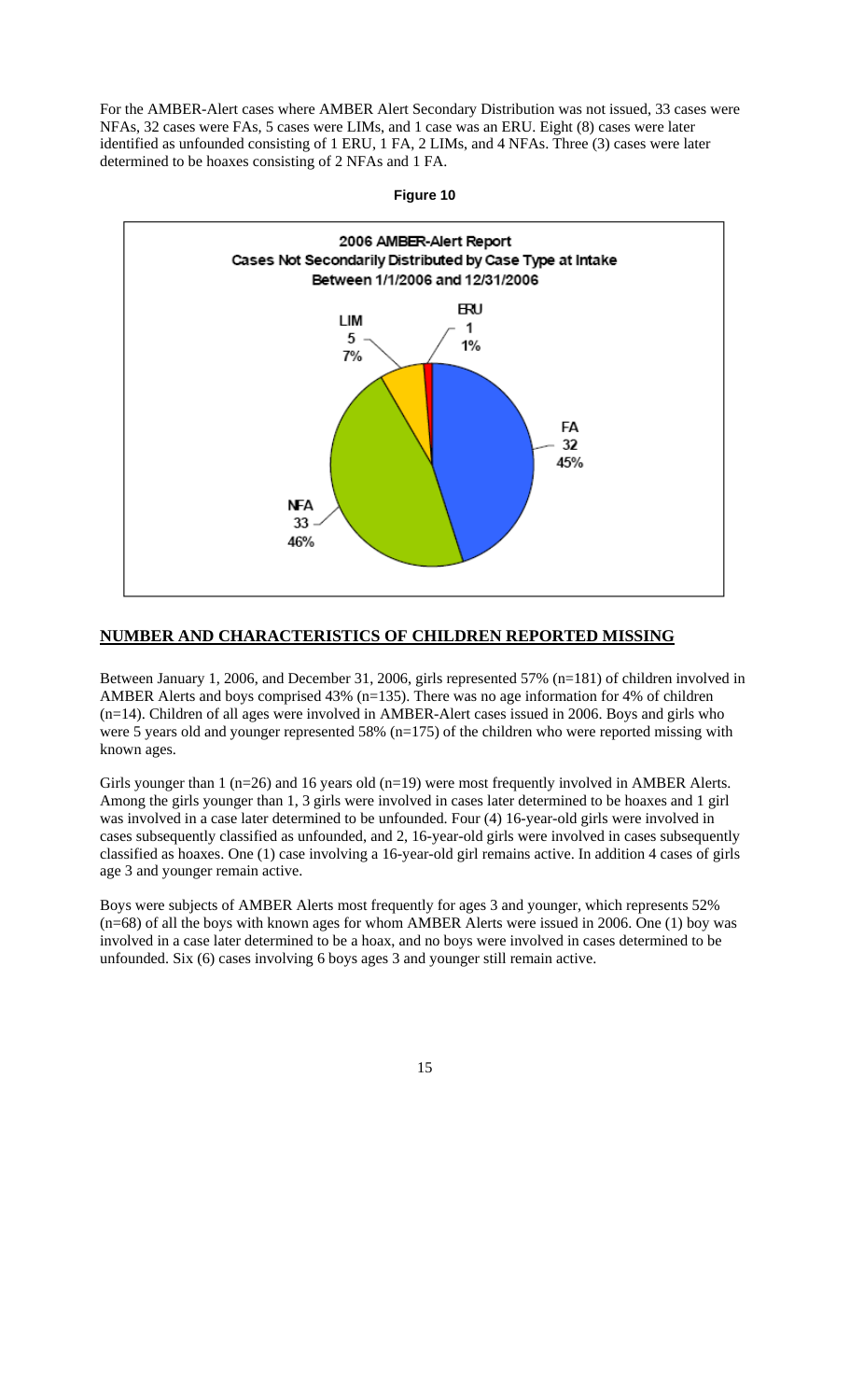

Age information was available for 12 of the 13 children involved in hoaxes and 25 of the 30 children involved in unfounded cases. Girls represented 72% (n=18) of all children with known ages involved in unfounded cases, and boys represented 28% (n=7) of all children with known ages involved in unfounded cases. The highest number of unfounded cases occurred with girls age 16 (n=4) followed equally by girls 4, 11, 15, and 17 years of age (n=2 each). Girls represented 58% (n=7) of all children with known ages involved in hoaxes, and boys represented 42% (n=5) of all children with known ages involved in hoaxes.

**Table 5 2006 AMBER-Alert Report Number of Children Involved in Cases Later Determined to Be Hoaxes or Unfounded Between 1/1/2006 and 12/31/2006** 

|                |      | <b>Hoax</b> | <b>Unfounded</b> |            |  |
|----------------|------|-------------|------------------|------------|--|
| Age            | Girl | <b>Boy</b>  | Girl             | <b>Boy</b> |  |
| $<$ 1          | 3    | 0           | 1                | 0          |  |
| 1              | 0    | 0           | 0                | 0          |  |
| $\overline{2}$ | 0    | 0           | 1                | 0          |  |
| 3              | 0    | 1           | 0                | 0          |  |
| 4              | 1    | 0           | 2                | 0          |  |
| 5              | 0    | 1           | 0                | 0          |  |
| 6              | 0    | U           | 1                | 1          |  |
| $\overline{7}$ | 0    | 0           | ი                |            |  |
| 8              | 0    | ი           | ი                | 1          |  |
| 9              | 0    | 1           | 0                | 0          |  |
| 10             | ი    | U           | ი                | ი          |  |
| 11             | 0    | 2           | 2                | Π          |  |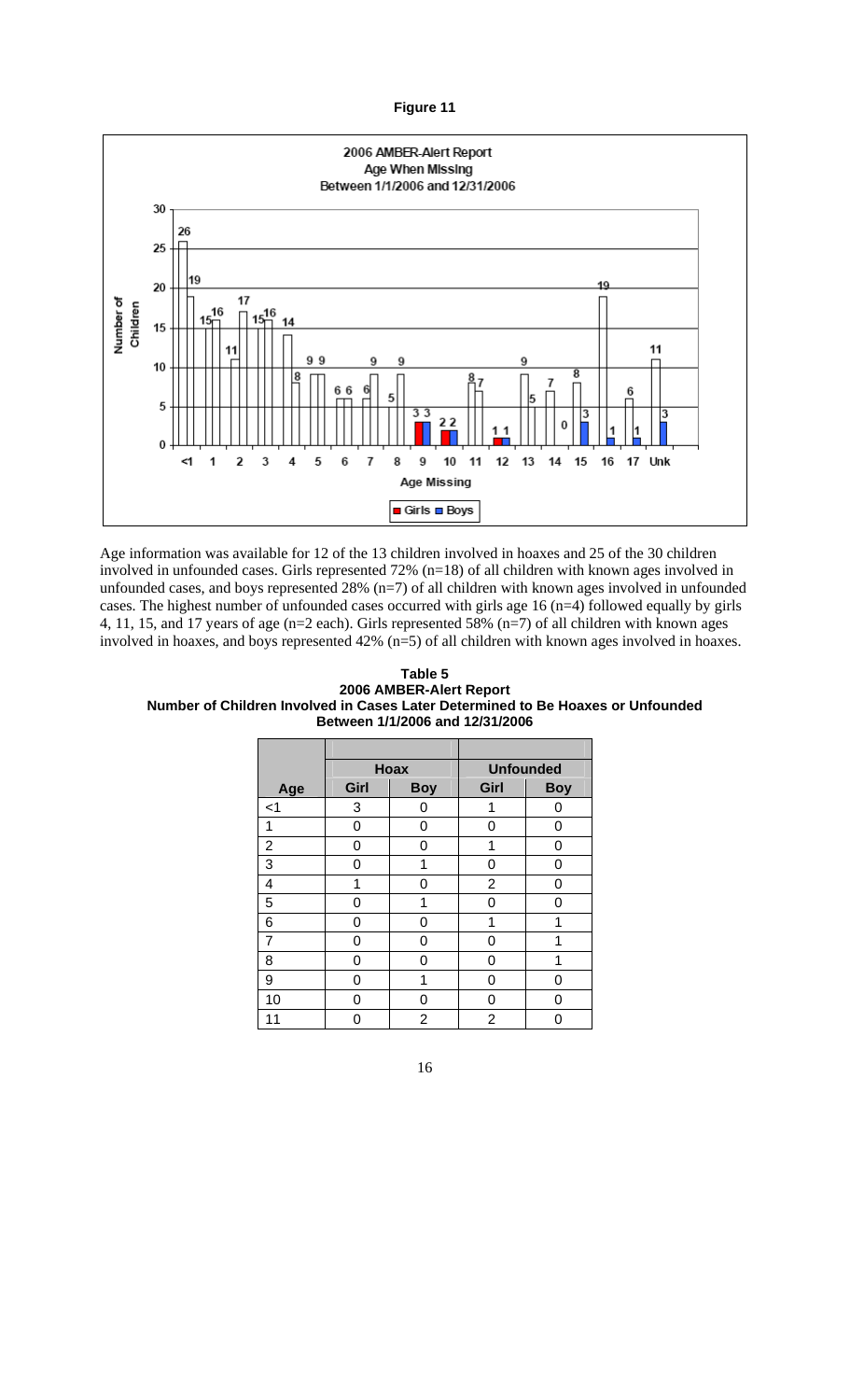| 12           |  |    |  |
|--------------|--|----|--|
| 13           |  |    |  |
| 14           |  |    |  |
| 15           |  | ◠  |  |
| 16           |  |    |  |
| 17           |  |    |  |
| <b>Total</b> |  | 18 |  |

Between January 1, 2006, and December 31, 2006, 47% (n=148) of children involved in AMBER Alerts were White, 29% (n=93) were Black, 19% (n=60) were Hispanic, 2% (n=7) were Biracial, 1% (n=3) were Asian, and American Indian children represented less than 1% (n=1). AMBER Alerts were issued for 47% of White children and minority children represented approximately 52%.



**Figure 12**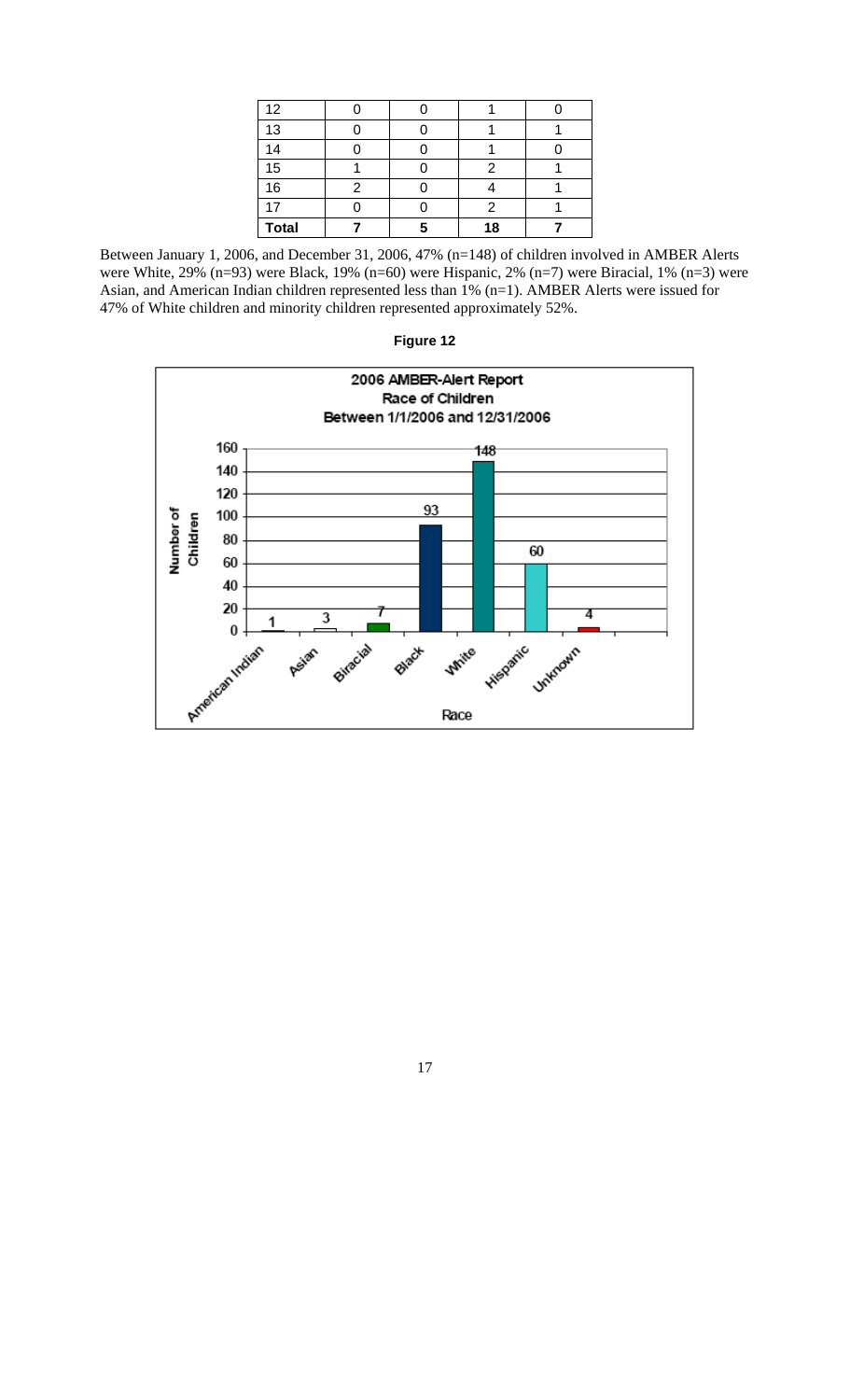

### **NUMBER AND CHARACTERISTICS OF ABDUCTORS**

Two hundred fifty-seven (257) abductors were documented as being involved in AMBER-Alert cases in 2006.

The majority of abductors were male at 66% (n=169), and 32% (n=83) of abductors were female. The sex of 2% (n=5) of abductors is unknown.

Thirty-four percent (34%, n=88) of abductors were White, 27% (n=69) of abductors were Black, 20%  $(n=52)$  of abductors were Hispanic, 2% (n=4) were Asians, less than 1% (n=1) were Biracial, and the race for 17% (n=43) was unknown.

# **ABDUCTOR RELATIONSHIP TO CHILD**

Of the 261 AMBER Alerts issued involving 316 children a total of 171 abductors had known relationships with the children at the time of activation and 6 relationships were subsequently determined. An AMBER-Alert case may have multiple abductors involved; therefore, the number of abductors involved in a type of case may exceed the number of cases.

Of the 2 ERU cases involving 2 children neither case noted relationships between abductor(s) and the child because both cases were later determined to be unfounded.

Of the 31 LIM cases involving 39 children no relationships were documented when the children were reported missing. After the activation of the Alert, it was determined that 6 abductors had relationships with the children consisting of 1 ex-boyfriend, 1 father, 1 grandfather, 2 mothers, and 1 neighbor. One (1) girl taken by her neighbor was murdered by the neighbor.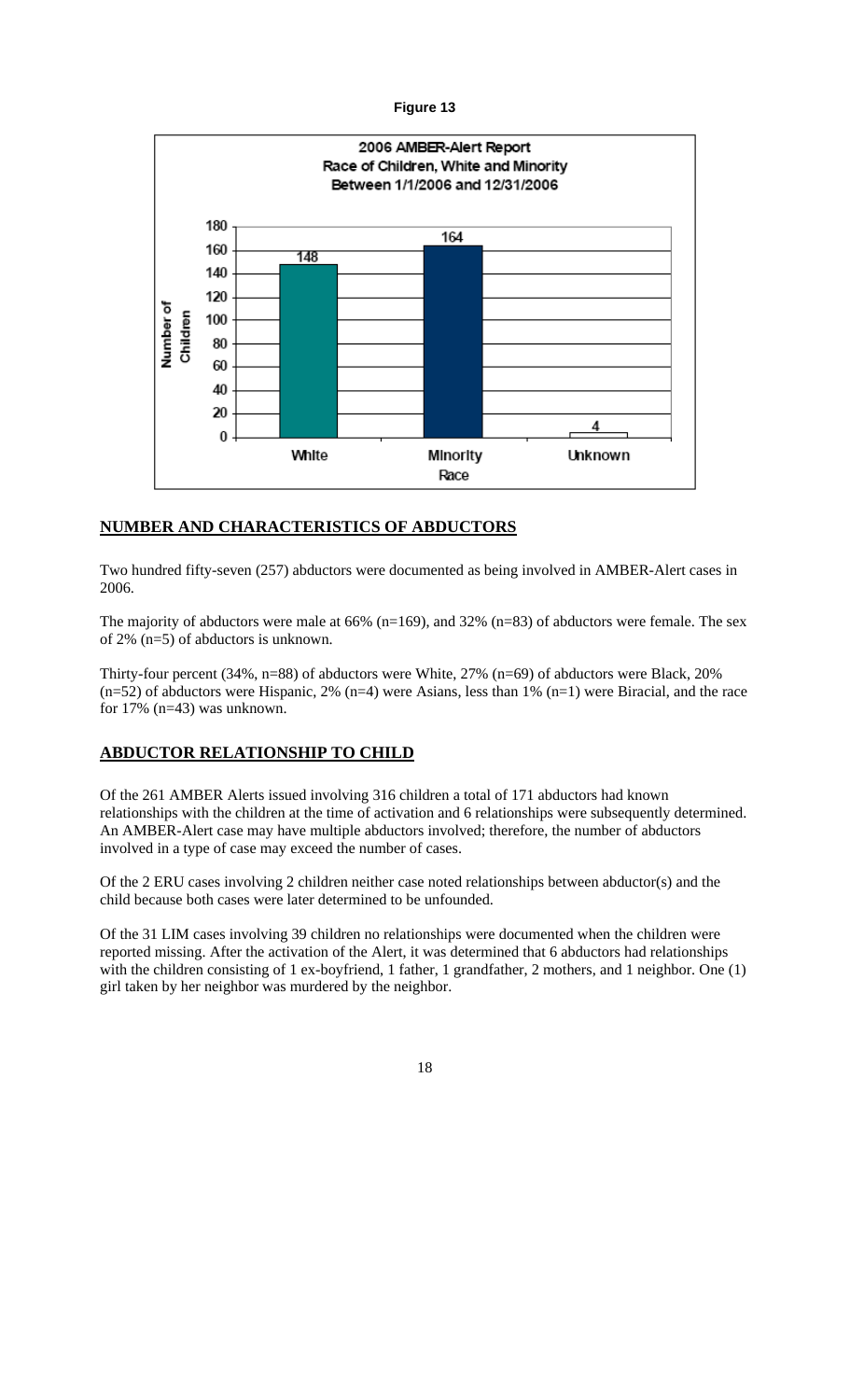Of the 113 FA cases involving 145 children, it was possible to determine at the time of activations that 126 abductors had relationships with children consisting of 1 aunt, 1 cousin, 65 fathers, 2 father's girlfriends, 1 friend/classmate, 3 grandfathers, 7 grandmothers, 1 half sister, 34 mothers, 3 mother's boyfriends, 3 stepfathers, 1 stepmother, and 4 uncles. One (1) child taken by his father was murdered by him.

Of the 115 NFA cases involving 130 children, it was possible to determine at the time of activation that 45 abductors had relationships with the children consisting of 5 babysitters, 2 boyfriends, 5 ex-boyfriends, 2 father's girlfriends, 1 friend/classmate, 11 friends of the family, 5 mothers, 11 mother's boyfriends, 1 mother's girlfriend, and 2 stepfathers.

| <b>Abductor</b><br><b>Relationship to</b><br><b>Child</b> | <b>ERU</b>       | <b>LIM</b>     | <b>FA</b>      | <b>NFA</b>     | <b>Total</b>   | Total (%)  |
|-----------------------------------------------------------|------------------|----------------|----------------|----------------|----------------|------------|
| Aunt                                                      | 0                | 0              | 1              | 0              | 1              | 0.6%       |
| Babysitter                                                | 0                | $\overline{0}$ | 0              | 5              | 5              | 2.8%       |
| Boyfriend                                                 | $\mathbf 0$      | $\overline{0}$ | $\mathbf 0$    | $\overline{2}$ | $\overline{2}$ | 1.1%       |
| Cousin                                                    | $\overline{0}$   | $\mathbf 0$    | 1              | 0              | 1              | 0.6%       |
| Ex-Boyfriend                                              | $\overline{0}$   | 1              | $\overline{0}$ | 5              | 6              | 3.4%       |
| Father                                                    | $\overline{0}$   | 1              | 65             | 0              | 66             | 37.3%      |
| Father's Girlfriend                                       | $\overline{0}$   | $\overline{0}$ | $\overline{2}$ | $\overline{2}$ | 4              | 2.3%       |
| Friend/Classmate                                          | $\overline{0}$   | $\overline{0}$ | 1              | $\mathbf{1}$   | $\overline{2}$ | 1.1%       |
| Friend of Family                                          | $\overline{0}$   | $\overline{0}$ | $\overline{0}$ | 11             | 11             | 6.2%       |
| Grandfather                                               | $\overline{0}$   | 1              | 3              | 0              | $\overline{4}$ | 2.3%       |
| Grandmother                                               | $\overline{0}$   | $\overline{0}$ | $\overline{7}$ | $\overline{0}$ | $\overline{7}$ | 4.0%       |
| <b>Half Sister</b>                                        | $\overline{0}$   | $\overline{0}$ | 1              | $\overline{0}$ | 1              | 0.6%       |
| Mother                                                    | $\mathbf 0$      | $\overline{2}$ | 34             | 5              | 41             | 23.2%      |
| Mother's<br>Boyfriend                                     | $\boldsymbol{0}$ | 0              | 3              | 11             | 14             | 7.9%       |
| Mother's<br>Girlfriend                                    | $\mathbf 0$      | $\mathbf 0$    | $\mathbf 0$    | 1              | $\mathbf{1}$   | 0.6%       |
| Neighbor                                                  | $\overline{0}$   | 1              | $\mathbf 0$    | $\overline{0}$ | 1              | 0.6%       |
| Stepfather                                                | $\overline{0}$   | $\overline{0}$ | 3              | $\overline{2}$ | 5              | 2.8%       |
| Stepmother                                                | $\overline{0}$   | $\overline{0}$ | 1              | 0              | 1              | 0.6%       |
| Uncle                                                     | $\overline{0}$   | $\mathbf 0$    | $\overline{4}$ | $\overline{0}$ | $\overline{4}$ | 2.3%       |
| <b>Total</b>                                              | $\mathbf 0$      | 6              | 126            | 45             | 177            | $~100.0\%$ |

#### **Table 6 2006 AMBER-Alert Report Abductor Relationship to Child Between 1/1/2006 and 12/31/2006**

# **TIME BETWEEN MISSING AND ACTIVATION**

Information about the time between when the child was reported missing and the AMBER Alert's activation was available in 142 cases. Hoaxes and unfounded cases were excluded in the statistics because a child was determined not to be missing in those AMBER-Alert cases.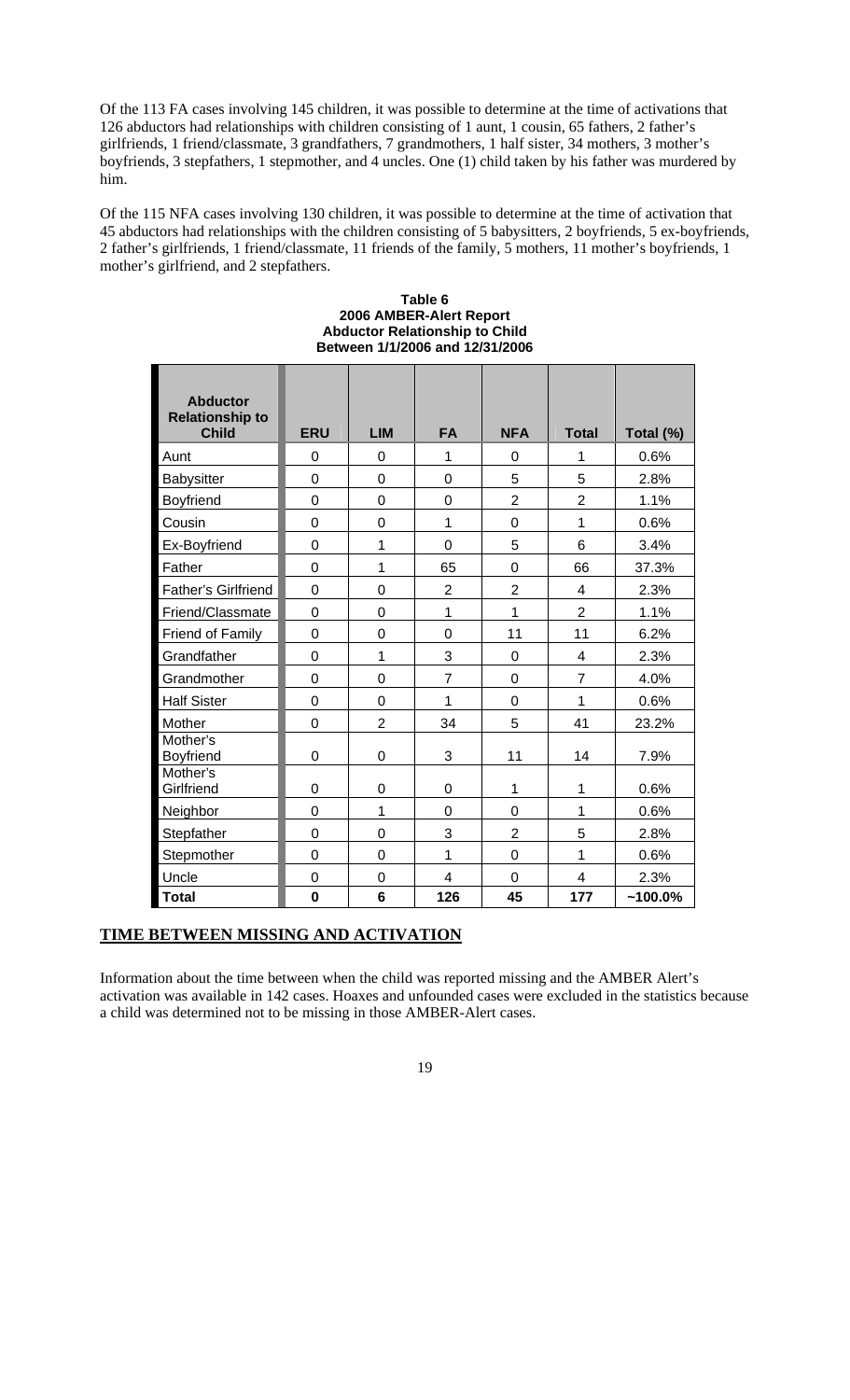Fifty (50) AMBER Alerts were issued within 3 hours from when the child was reported missing, with 49 cases resolved and 1 case active. Thirty-five (35) cases were activated within 4 to 6 hours from when the child was reported missing, and 29 cases were issued within 7 to 12 hours.





# **DAYS BETWEEN MISSING AND RECOVERY**

Information about the days between missing and recovery, was available in 213 AMBER-Alert cases. This excludes hoaxes and unfounded cases.

One hundred six cases (106) had a recovery the same day the child was reported missing, and 81 cases had recoveries the following day, which totals 72% of all AMBER Alerts issued in 2006.

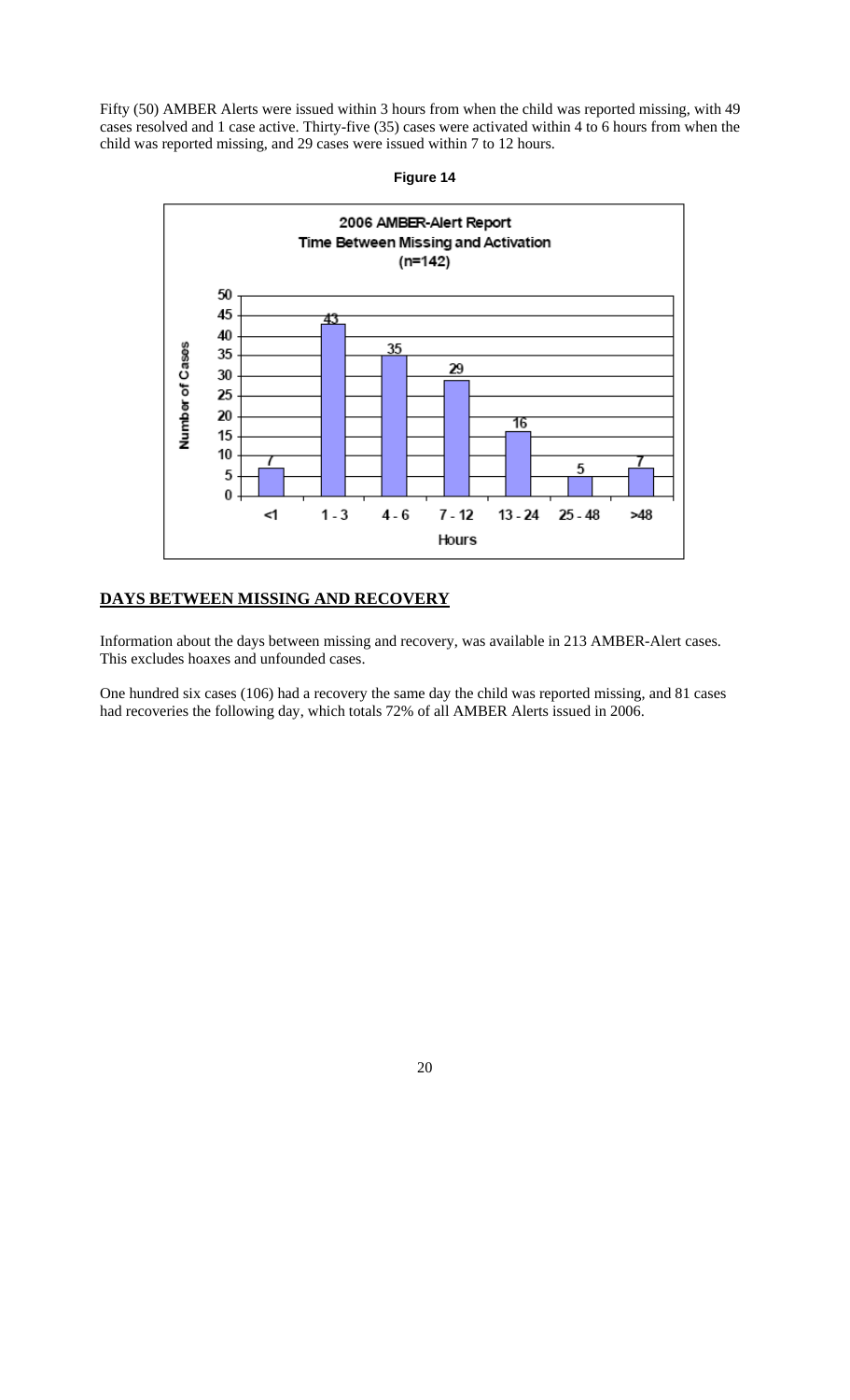

### **DAYS BETWEEN ACTIVATION AND RECOVERY**

In 2006, 73% of recoveries (n=156) occurred the same day the AMBER Alert was issued and 21% of recoveries (n=45) happened the day after the AMBER Alert was issued. Same day recoveries occurred within 24 hours; next day recoveries may also have occurred within 24 hours of activation, depending on the time the AMBER Alert was activated. Information about the days between activation and recovery was available in 214 cases and excludes hoaxes, unfounded cases, and active cases.

**Figure 16** 



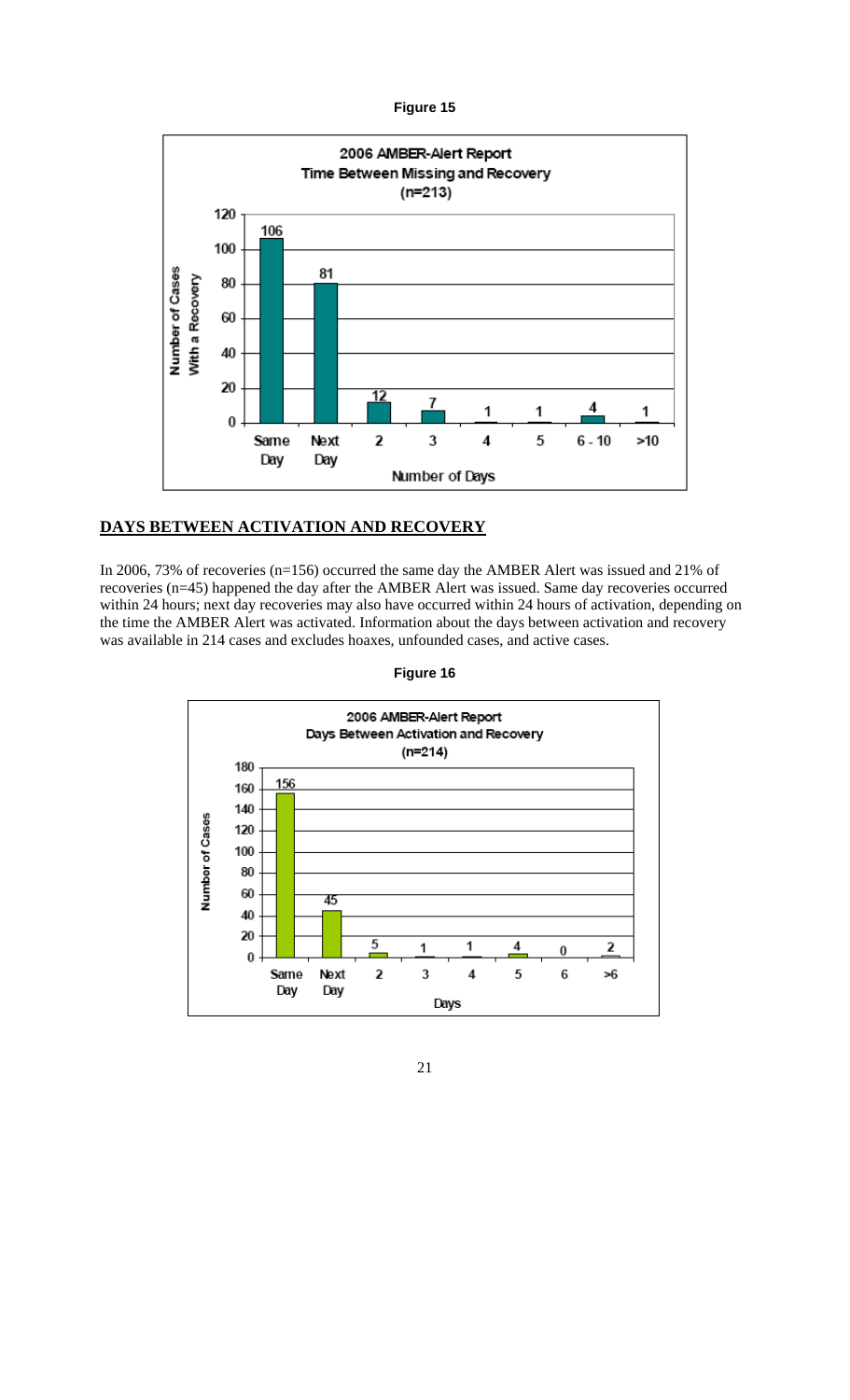### **Table 7 2006 AMBER-Alert Report Number of Cases and Children Recovered Within 72 Hours Between 1/1/2006 and 12/31/2006**

|                               | Cases | <b>Children</b> |
|-------------------------------|-------|-----------------|
| Number Intaked                | 261   | 316             |
| Number Recovered in 72 Hours  | 207   | 253             |
| Percent Recovered in 72 Hours | 79%   | 80%             |

# **RECOVERY AND TRAVEL DISTANCES**

In 2006, travel distances between where the child was reported missing and recovered were calculated for 202 AMBER-Alert cases.

In 92 cases the missing and recovery locations were in the same city; in 79 cases the distance between missing and recovery locations were outside the city but within 100 miles of each other; in 24 cases the distance between missing and recovery locations ranged between 101 miles and 500 miles; in 4 cases the distance between missing and recovery locations ranged between 501 miles and 1,000 miles; and in 3 cases travel distances were more than 1,000 miles.



**Figure 17** 

For the 2 cases intaked as ERUs in 2006, travel distances were not calculated because both cases were later determined to be unfounded.

There were 31 AMBER Alerts issued for LIM cases in 2006, and of those cases 12 were found in the same city. The children in 2 cases were found between 4.5 miles and 16.8 miles from where they were last seen. In 2 cases children were found 365.2 miles and 395.8 miles from where they were last seen. This distance could not be calculated for 15 cases.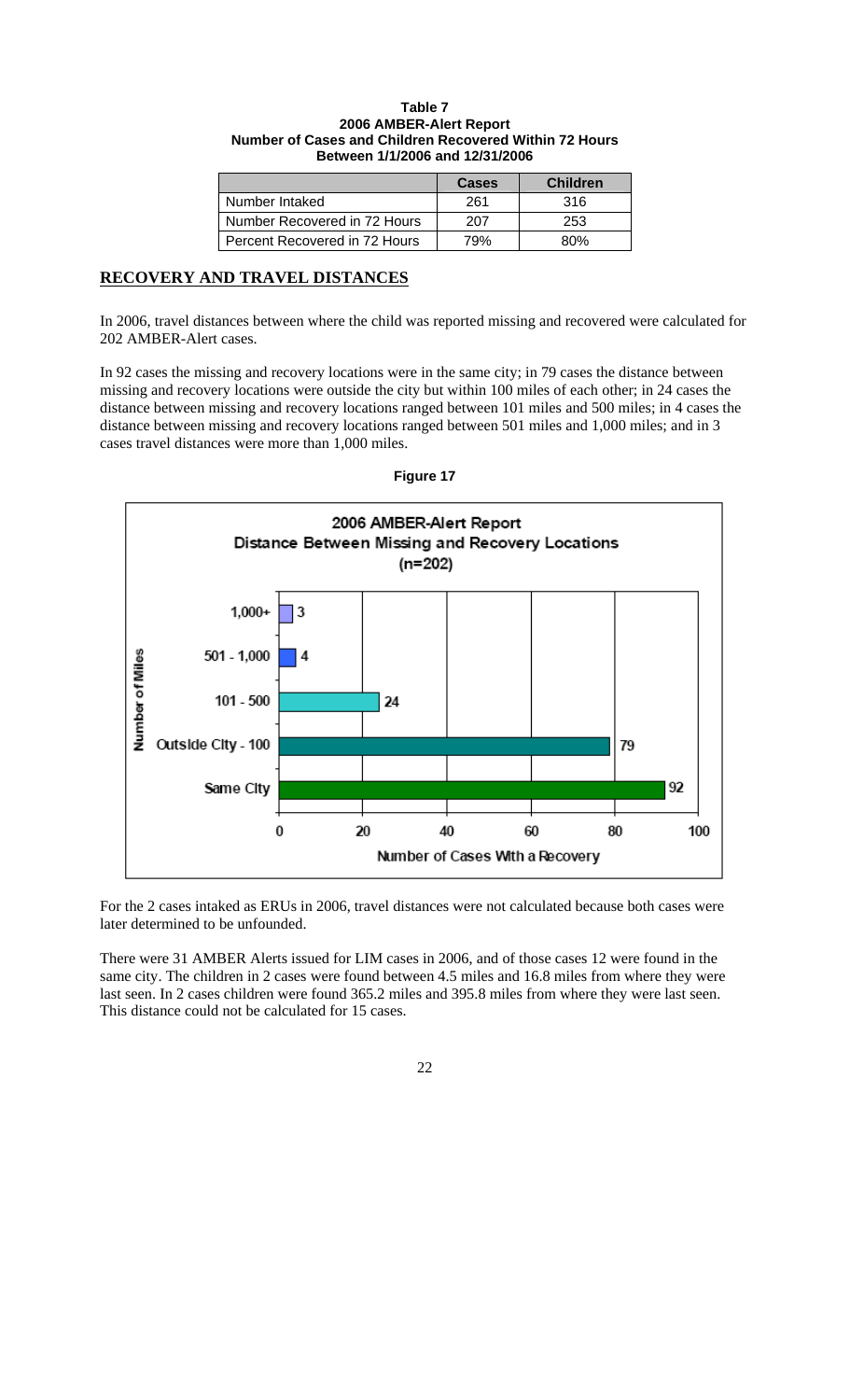Of the 113 AMBER Alerts issued for FA cases, children in 35 cases were found in the same city. In 46 cases travel distances ranged between 1.3 miles and 82.3 miles; in 12 cases the children involved were found between 123.6 miles and 410.6 miles from where they were last seen. In 4 cases travel distances ranged from 589.8 miles to 888.4 miles. In 2 cases travel distances exceeded 1,000 miles, 1 of which resulted in a child being found in Mexico. In 14 cases these distances could not be calculated.

Of the 115 AMBER Alerts issued for NFA cases, the children involved in 45 cases were found in the same city. In 31 cases children were found between 1.6 miles and 74.1 miles from where they were last seen. In 10 cases children were found between 110 miles and 462.1 miles from where they were last seen. One (1) case involved a child who was found in Mexico, more than 1,000 miles from the missing location. The distance for 28 cases could not be calculated.



**Figure 18** 

Twenty-seven (27) AMBER-Alert cases were determined to be unfounded; however, travel distances could be calculated in 17 cases. Ten (10) AMBER-Alert cases were determined to be hoaxes, with travel distances being calculated in 7 cases.

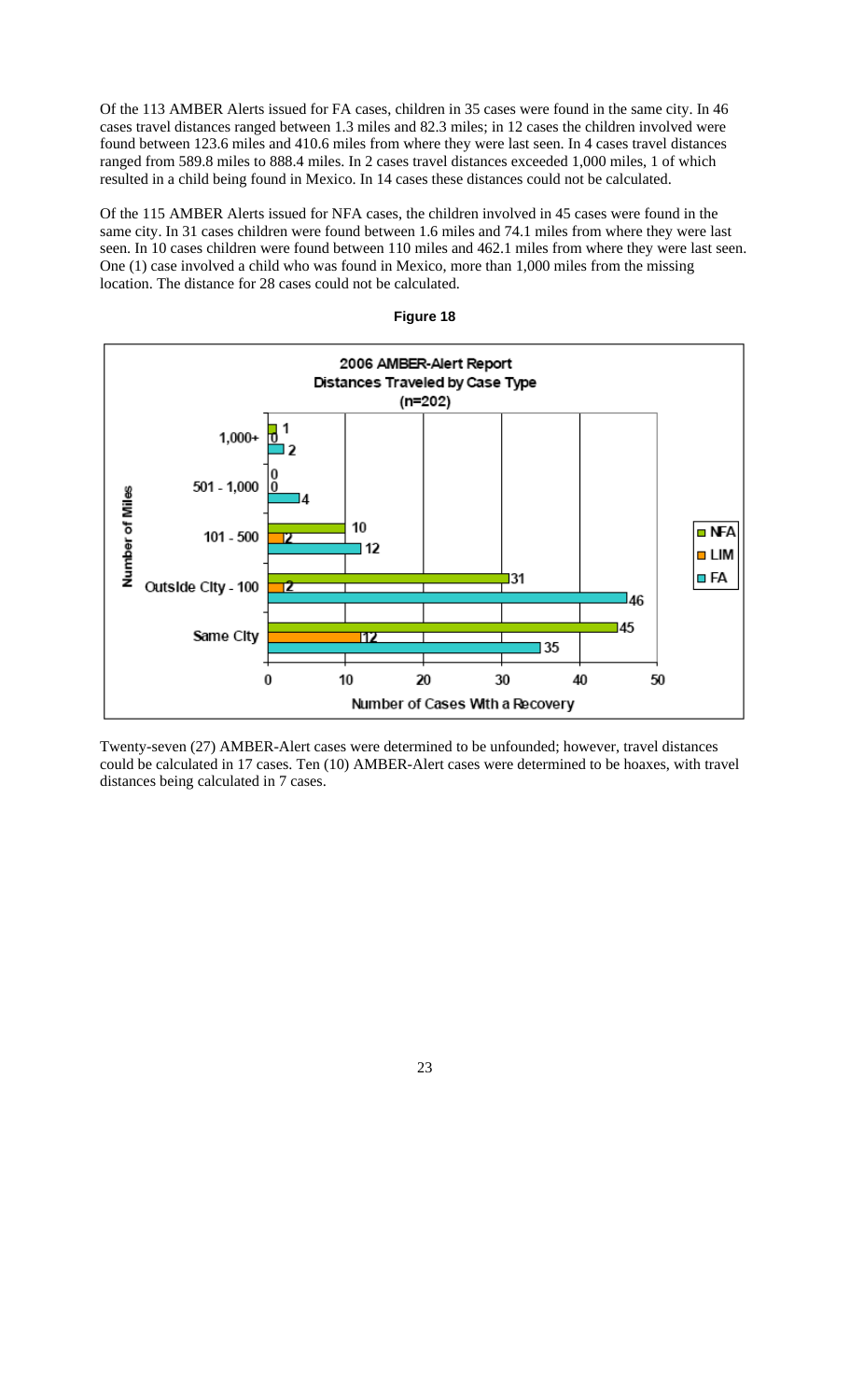

# **MISSING LOCATIONS**

In 2006 children involved in 106 AMBER-Alert cases were last known to be at a single-family home when they were reported missing to law enforcement followed by 21 cases in which children were last known to be "on the street."

| Between 1/1/2006 and 12/31/2006 |                        |                |  |  |
|---------------------------------|------------------------|----------------|--|--|
| <b>Missing Location</b>         | <b>Number of Cases</b> | <b>Percent</b> |  |  |
| <b>Amusement Park</b>           |                        | <1%            |  |  |
| Auto/Vehicle                    | 3                      | 1%             |  |  |
| <b>Bus Stop</b>                 | 2                      | $1\%$          |  |  |
| <b>Government Facility</b>      | 2                      | $1\%$          |  |  |
| Home - Apartment                | 15                     | 6%             |  |  |
| Home - Foster                   | 5                      | 2%             |  |  |
| Home - Group Home               | 2                      | $1\%$          |  |  |
| Home - Single Family            | 106                    | 41%            |  |  |
| Home - Trailer                  | $\overline{2}$         | $1\%$          |  |  |
| Home - Other                    | 2                      | $1\%$          |  |  |
| Hotel/Motel                     | 2                      | $1\%$          |  |  |
| Medical - Hospital              | 6                      | 2%             |  |  |
| Outdoor - Open Area             | 3                      | 1%             |  |  |

### **Table 8 2006 AMBER-Alert Report Missing Locations Between 1/1/2006 and 12/31/2006**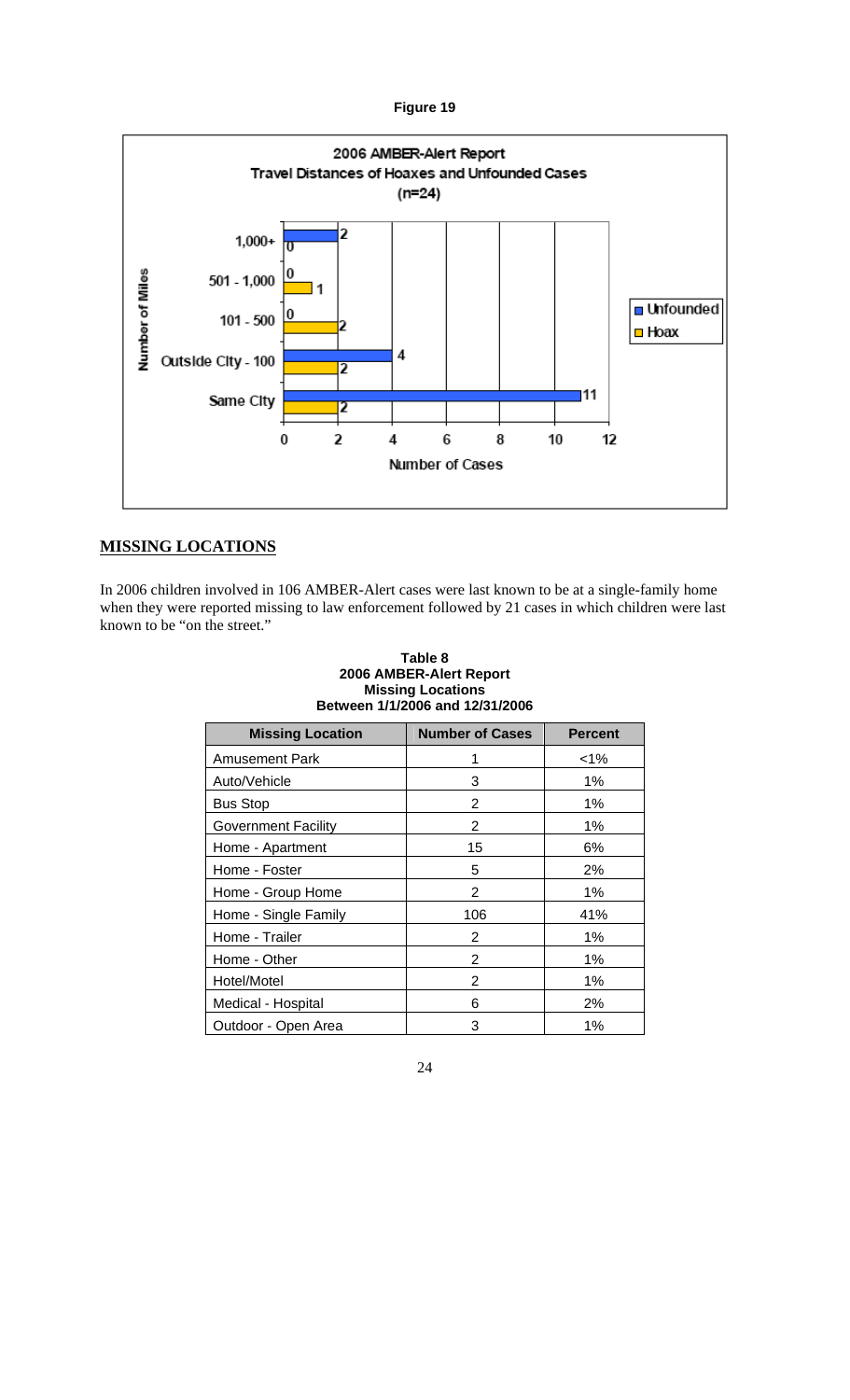| Park - Local                 |     | $1\%$    |
|------------------------------|-----|----------|
| Parking - Business           |     | $< 1\%$  |
| Parking - Other              |     | $< 1\%$  |
| Restaurant - Fast Food       |     | $1\%$    |
| <b>Restaurant - Sit Down</b> | 3   | 1%       |
| Retail - Convenience Store   | 2   | 1%       |
| Retail - Food Store          | 2   | $1\%$    |
| Retail - Gas Station         | 3   | 1%       |
| Retail - Shopping Center     | 2   | 1%       |
| Retail - Other               |     | $< 1\%$  |
| School                       | 8   | 3%       |
| <b>Street</b>                | 21  | 8%       |
| Unknown                      | 64  | 25%      |
| Total                        | 261 | $~100\%$ |

# **RECOVERY LOCATIONS**

In 2006 children involved in AMBER-Alert cases were most often recovered in a single-family home  $(n=48)$ , followed by recoveries in an auto/vehicle  $(n=36)$ , and "on the street"  $(n=34)$ .

| Between 1/1/2006 and 12/31/2006 |                        |                |  |  |
|---------------------------------|------------------------|----------------|--|--|
| <b>Recovery Location</b>        | <b>Number of Cases</b> | <b>Percent</b> |  |  |
| Auto/Vehicle                    | 36                     | 17%            |  |  |
| <b>Bus Stop</b>                 | 1                      | $< 1\%$        |  |  |
| <b>Government Facility</b>      | 4                      | 2%             |  |  |
| Home - Apartment                | 19                     | 9%             |  |  |
| Home - Condo                    | 1                      | $< 1\%$        |  |  |
| Home - Single Family            | 48                     | 22%            |  |  |
| Home - Townhouse                | $\overline{2}$         | 1%             |  |  |
| Home - Trailer                  | $\overline{2}$         | 1%             |  |  |
| Home - Other                    | 4                      | 2%             |  |  |
| Hotel/Motel                     | 8                      | 4%             |  |  |
| Lake                            | $\overline{2}$         | 1%             |  |  |
| Law-Enforcement Agency          | 18                     | 8%             |  |  |
| Medical - Hospital              | 1                      | $1\%$          |  |  |
| Medical - Other                 | 1                      | $< 1\%$        |  |  |
| Outdoor - Open Area             | 10                     | 5%             |  |  |
| Park - Local                    | 1                      | $< 1\%$        |  |  |
| Parking - Business              | 3                      | 1%             |  |  |
| Parking - Other                 | 1                      | $< 1\%$        |  |  |

# **Table 9 2006 AMBER-Alert Report Recovery Locations**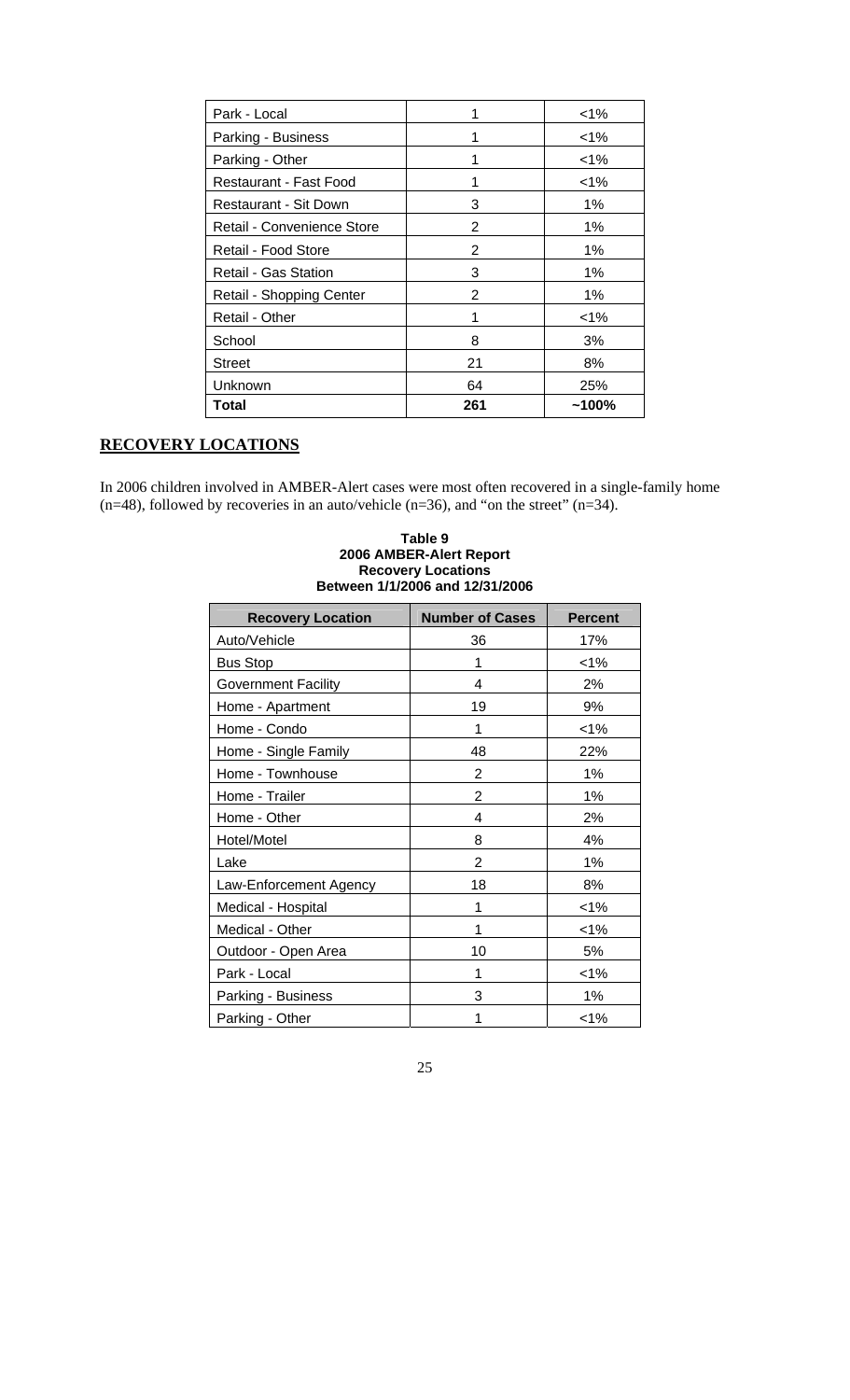| Path/Trail/Woods                      | 2   | 1%      |
|---------------------------------------|-----|---------|
| Playground - School                   |     | $1\%$   |
| Retail - Convenience Store            | 3   | $1\%$   |
| <b>Street</b>                         | 34  | 16%     |
| Transportation - Airport              |     | $< 1\%$ |
| <b>Transportation - Train Station</b> |     | $< 1\%$ |
| <b>Truck Stop</b>                     |     | $< 1\%$ |
| Unknown                               | 9   | 4%      |
| Total                                 | 214 | ~100%   |

# **INTERNATIONAL ABDUCTIONS**

In 2006, 3 AMBER-Alert cases involving 4 children were international abductions. Two (2) children involved in 2 cases were recovered in Mexico, and 1 case involving 2 siblings had a recovery in Honduras. In addition to the 3 AMBER-Alert cases, 1 case involving 1 child who was found in Mexico was later determined to be unfounded.

**Table 10 2006 AMBER-Alert Report International Abductions Between 1/1/2006 and 12/31/2006** 

| <b>Activation</b><br><b>Date</b> | <b>State</b> | Case<br>Type at<br><b>Intake</b> | Race/Sex<br>of Child | <b>Recovery</b><br><b>Country</b> | <b>Time Between</b><br><b>Activation and</b><br><b>Recovery</b> | <b>Abductor</b><br><b>Relationshi</b><br>p to Child | <b>Race/Sex</b><br>οf<br><b>Abductor</b> |
|----------------------------------|--------------|----------------------------------|----------------------|-----------------------------------|-----------------------------------------------------------------|-----------------------------------------------------|------------------------------------------|
|                                  |              |                                  | Hispanic             |                                   |                                                                 |                                                     | White                                    |
| 05/02/06                         | ΙN           | FA                               | Girl                 | Mexico                            | <72 Hours                                                       | Stepmother                                          | Female                                   |
|                                  |              |                                  | Hispanic             |                                   |                                                                 |                                                     | Hispanic                                 |
| 06/11/06                         | СA           | <b>NFA</b>                       | Girl                 | Mexico                            | >72 Hours                                                       | Stepfather                                          | Male                                     |
|                                  |              |                                  | Hispanic             |                                   |                                                                 |                                                     |                                          |
|                                  |              |                                  | Boy/                 |                                   |                                                                 |                                                     |                                          |
|                                  |              |                                  | Hispanic             | Hondura                           |                                                                 |                                                     | Hispanic                                 |
| 08/11/06                         | CO           | <b>NFA</b>                       | Girl                 | s                                 | >72 Hours                                                       | Stepfather                                          | Male                                     |

# **MOTIVES FOR ABDUCTIONS**

Of the 261 AMBER Alerts issued in 2006, motives for AMBER-Alert abductions could be determined in 38% of cases (n=100).

Of the 261 AMBER Alerts there was no information about the motive for 62% of cases (n=161); 17% of cases (n=44) a family dispute was cited as the reason for the abduction; in 9% of cases (n=23) a domestic dispute led to the abduction; in 7% of cases (n=19) car theft was the reason for the abduction; in 4% of cases (n=10) the abduction was sexually motivated; in 1% of cases (n=3) ransom was the motive for abduction; and in less than 1% (n=1) Internet luring was the reason.

# **SUCCESS STORIES**

A successful AMBER-Alert recovery is a case in which a child is safely recovered as a **direct result** of the AMBER Alert being issued. A case is not considered a success if the investigation determines the case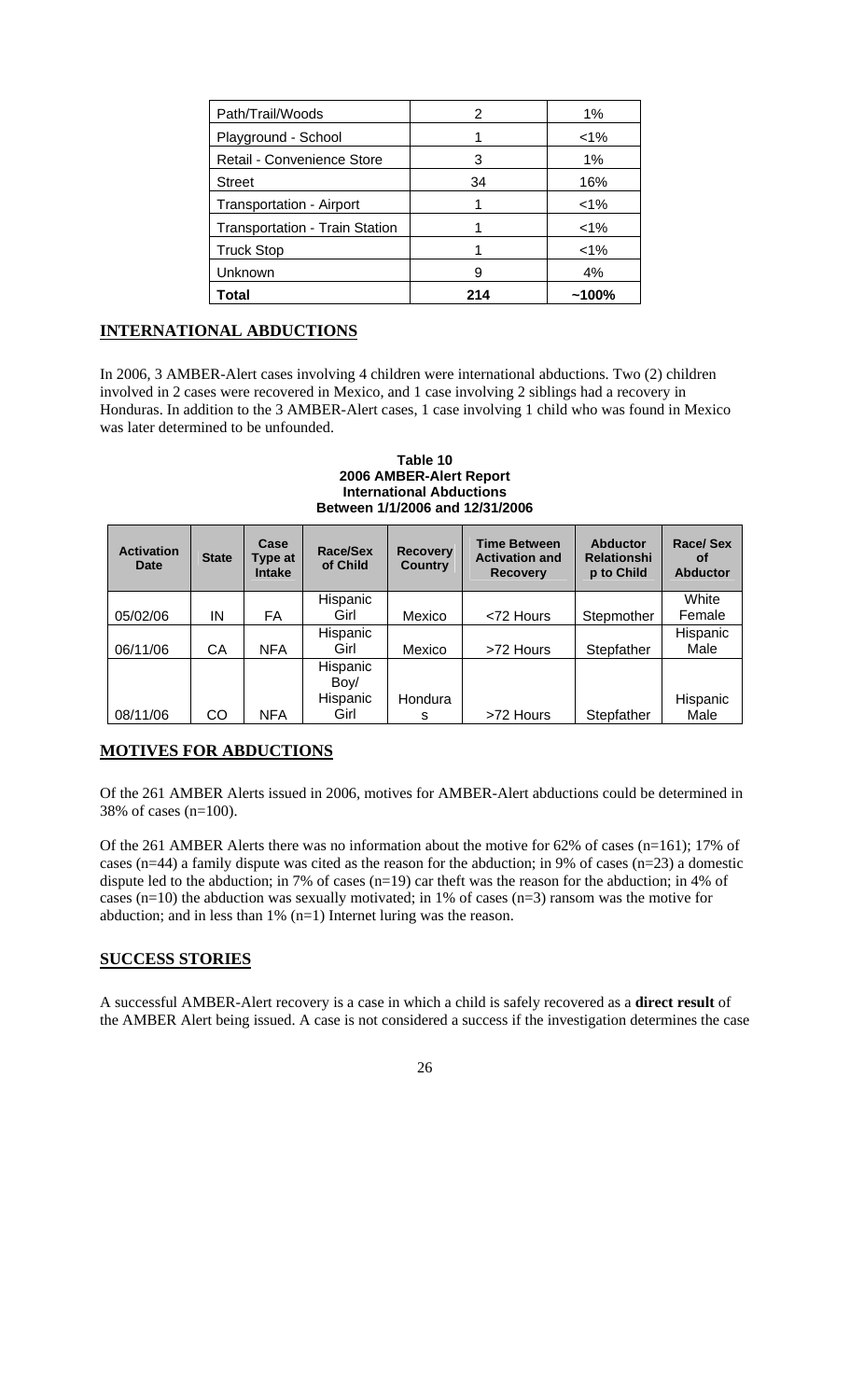is unfounded or a hoax. Of the 261 AMBER-Alert cases in 2006, 69 children involved in 53 AMBER-Alert cases were successfully recovered as a direct result of those respective AMBER Alerts being issued.

### **Table 11 2006 AMBER-Alert Report Success Stories Between 1/1/2006 and 12/31/2006**

| Case<br><b>Type at</b><br><b>Intake</b> | <b>Number</b><br>of Cases | <b>Number of</b><br><b>Cases With</b><br>a Recovery* | <b>Active</b><br><b>Cases</b> | <b>Hoaxes</b> | <b>Unfounded</b><br><b>Cases</b> | <b>Successful</b><br><b>AMBER-</b><br><b>Alert</b><br><b>Recoveries</b><br>by Case | <b>Successful</b><br><b>AMBER-</b><br><b>Alert</b><br><b>Recoveries</b><br>by Child |
|-----------------------------------------|---------------------------|------------------------------------------------------|-------------------------------|---------------|----------------------------------|------------------------------------------------------------------------------------|-------------------------------------------------------------------------------------|
| ERU                                     | 2                         |                                                      | 0                             | 0             | 2                                |                                                                                    |                                                                                     |
| FA                                      | 113                       | 105                                                  | 2                             | 2             |                                  | 29                                                                                 | 40                                                                                  |
| <b>LIM</b>                              | 31                        | 17                                                   | $\overline{4}$                | 0             | 10                               | 2                                                                                  | 5                                                                                   |
| <b>NFA</b>                              | 115                       | 92                                                   | 4                             | 8             | 11                               | 22                                                                                 | 24                                                                                  |
| Total                                   | 261                       | 214                                                  | 10                            | 10            | 27                               | 53                                                                                 | 69                                                                                  |

\* Number of recovered cases does not include hoaxes, unfounded cases, or active cases.

The most common reason for an AMBER-Alert success story is an individual or law-enforcement official recognizing the vehicle from the Alert (40%, n=21), followed by the abductor hearing the Alert and returning the child or turning him- or herself in to authorities (28%, n=15).

### **Table 12 2006 AMBER-Alert Report Reasons for Success Stories Between 1/1/2006 and 12/31/2006**

| <b>Reasons for Success Stories</b>                                                   | <b>Number</b><br>of Cases | <b>Number</b><br>of Cases<br>(%) | <b>Number</b><br><b>of</b><br><b>Children</b> | <b>Number of</b><br><b>Children</b><br>$(\%)$ |
|--------------------------------------------------------------------------------------|---------------------------|----------------------------------|-----------------------------------------------|-----------------------------------------------|
| Individual or Law Enforcement Recognized<br>Vehicle from Alert                       | 21                        | 40%                              | 30                                            | 43%                                           |
| Abductor Heard Alert and Returned Child<br>and/or Turned Self In                     | 15                        | 28%                              | 19                                            | 28%                                           |
| Individual Knew of Abductor's/Child's<br><b>Whereabouts and Notified Authorities</b> | 7                         | 13%                              | 9                                             | 13%                                           |
| Individuals Provided Tips to Law<br>Enforcement                                      | 4                         | 8%                               | 4                                             | 6%                                            |
| Individual Recognized Child/Abductor from<br><b>Alert and Contacted Authorities</b>  | 3                         | 6%                               | 3                                             | 4%                                            |
| Individual Convinced Abductor to Turn Him-<br>or Herself In                          | $\overline{2}$            | 4%                               | 3                                             | 4%                                            |
| Individual Recognized Abductor/Child from<br><b>Alert and Contacted Authorities</b>  | 1                         | 2%                               |                                               | $1\%$                                         |
| Total                                                                                | 53                        | $~100\%$                         | 69                                            | $~100\%$                                      |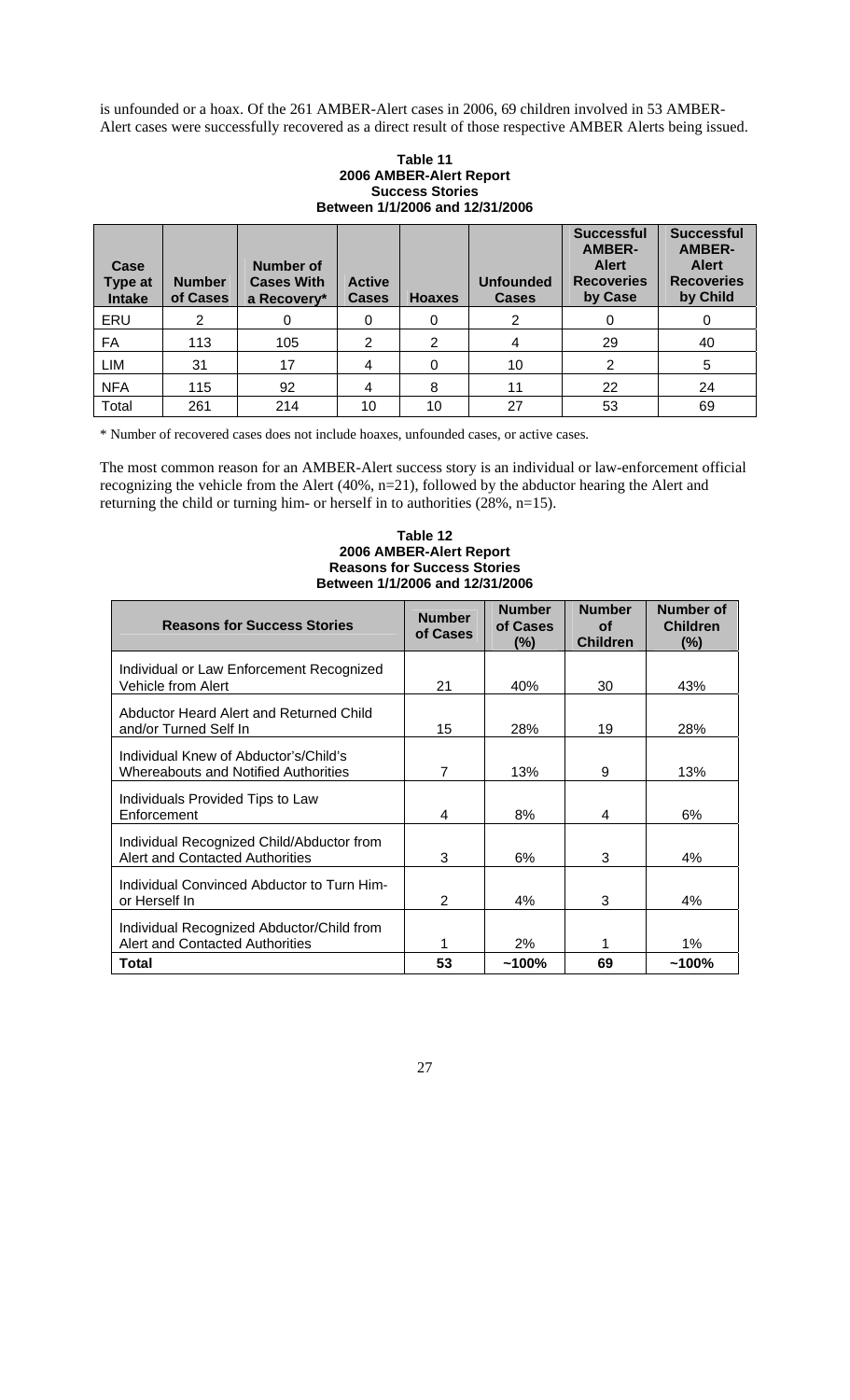### **Table 13 2006 AMBER-Alert Report Time Between Activation and Successful Recovery Between 1/1/2006 and 12/31/2006**

|                                        | Cases | <b>Children</b> |
|----------------------------------------|-------|-----------------|
| <b>Number of Successful Recoveries</b> | 53    | 69              |
| Number Recovered in 72 Hours           | 53    | 69              |
| Percent Recovered in 72 Hours          | 100%  | 100%            |

### **CHILDREN RECOVERED DECEASED**

In 2006, 261 AMBER Alerts were issued involving 316 children, 9 of which were recovered deceased. At the time the AMBER-Alert cases were intaked, 1 was an FA, 3 were NFAs, and 5 were LIMs. One (1) case originally intaked as an NFA was later determined to be a hoax. In this case it was determined the child's mother and the mother's boyfriend were responsible for the child's death.

Four (4) boys ages 4 through 8 were found deceased whereas 5 girls ranging from ages 5 through 17 were found deceased. Seventy-eight percent (78%) of children recovered deceased were White and 22% were Black. Seventy-eight percent (78%) were recovered within 72 hours of the AMBER Alert being issued. In the 7 cases in which travel distance was available, all children were recovered within 25 miles of where they were last seen.

The 9 children recovered deceased in 2006 were reported missing from locations of a vehicle  $(n=1)$ , a single-family home  $(n=3)$ , a restaurant  $(n=1)$ , a school  $(n=1)$ , a street  $(n=2)$ , and an unknown location (n=1). One (1) child was recovered in a vehicle, 1 child was recovered in an apartment, 1 child was located in a single-family home, and 6 children were recovered outdoors.

Five (5) children recovered deceased were victims of homicide, 1 death was ruled to be accidental, and the cause of death for 3 children remains undetermined. Four (4) male abductors and 1 female abductor were responsible for the 5 homicides.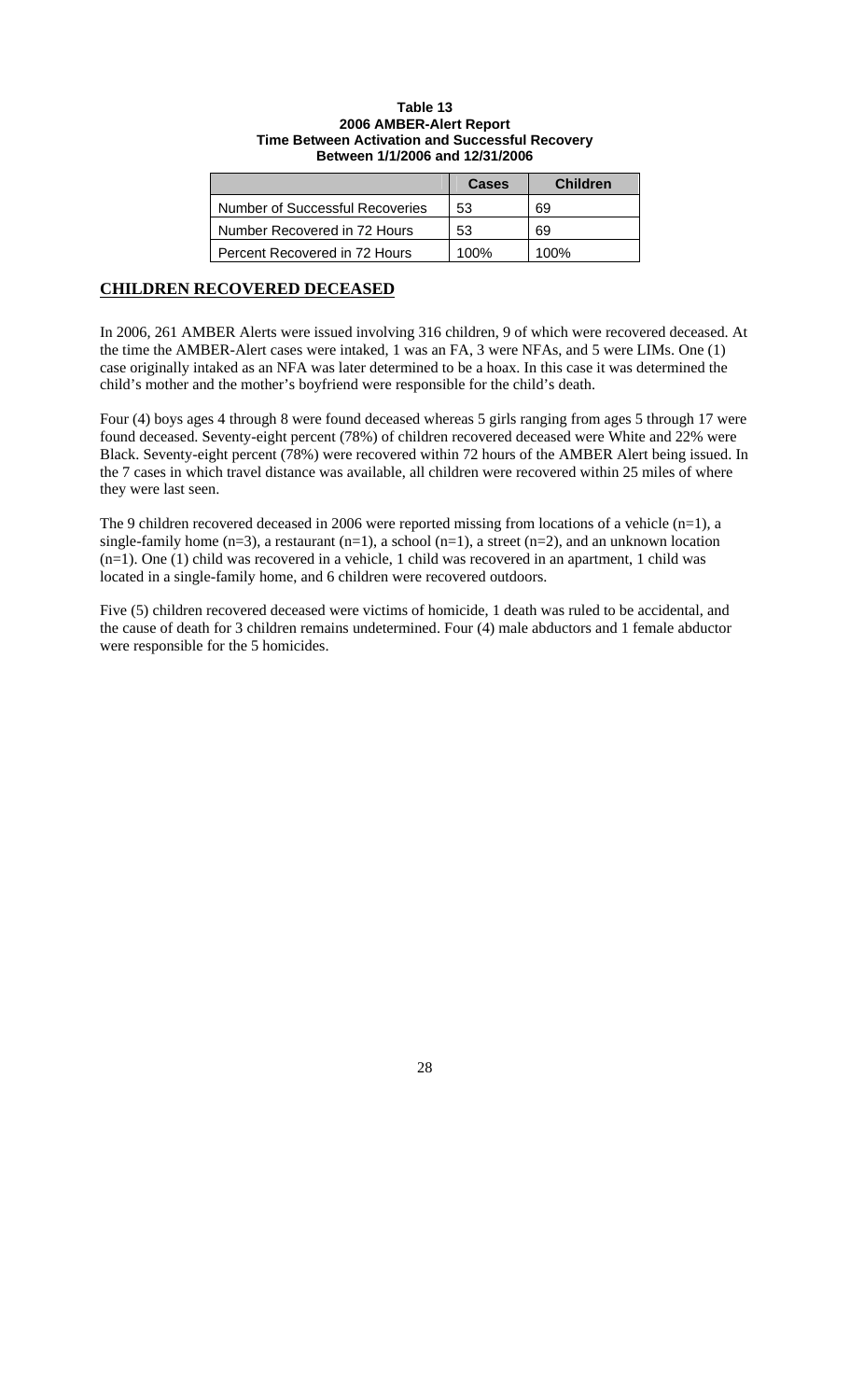### **Table 14 2006 AMBER-Alert Report Children Recovered Deceased Between 1/1/2006 and 12/31/2006**

| <b>Activation</b><br><b>Date</b> | Case<br>Type at<br><b>Intake</b> | Race/Sex<br>of Child | Age<br>When<br><b>Missing</b> | <b>Time</b><br><b>Between</b><br><b>Activation</b><br>and<br><b>Recovery</b> | <b>Distance</b><br><b>Between</b><br><b>Missing</b><br>and<br><b>Recovery</b><br>Location | <b>Reason for</b><br><b>Death</b> | Race/Sex of<br><b>Abductor</b> |
|----------------------------------|----------------------------------|----------------------|-------------------------------|------------------------------------------------------------------------------|-------------------------------------------------------------------------------------------|-----------------------------------|--------------------------------|
| 02/24/06                         | LIM                              | White Boy            | 8                             | <72 Hours                                                                    | <b>Unknown</b>                                                                            | Undetermined                      | <b>White Male</b>              |
| 03/22/06                         | LIM                              | White Boy            | 5                             | <72 Hours                                                                    | <b>Unknown</b>                                                                            | Accidental                        | n/a                            |
| 04/13/06                         | LIM                              | White Girl           | 10                            | <72 Hours                                                                    | $0.16$ miles                                                                              | Homicide                          | UnknownMal<br>е                |
| 06/13/06                         | FA                               | White Boy            | 4                             | <72 Hours                                                                    | 17.9 miles                                                                                | Homicide                          | White Male                     |
| 07/17/06                         | <b>NFA</b>                       | White Girl           | 5                             | >72 Hours                                                                    | 0.06 miles                                                                                | Homicide                          | <b>White Male</b>              |
| 08/05/06                         | LIM                              | <b>Black Girl</b>    | 7                             | <72 Hours                                                                    | 14.2 miles                                                                                | Undetermined                      | Unknown<br>Male                |
| 08/28/06                         | LIM                              | White Girl           | 17                            | >72 Hours                                                                    | 8 miles                                                                                   | Undetermined                      | White Male                     |
| 11/01/06                         | <b>NFA</b>                       | White Girl           | 16                            | <72 Hours                                                                    | 24.3 miles                                                                                | Homicide                          | <b>White Male</b>              |
| 12/04/06                         | <b>NFA</b>                       | <b>Black Boy</b>     | 5                             | <72 Hours                                                                    | 0.7 miles                                                                                 | Homicide                          | <b>Black Female</b>            |

# **ACTIVE CASES**

As of April 21, 2007, 10 cases remain active involving 11 children. At the time the AMBER-Alert cases were intaked, 2 children were FAs, 4 children were NFAs, 5 children were LIMs, and no children were ERUs. Ten (10) children involved in active cases were 3 years old and younger at the time of activation. The other child was 16 years old at the time of activation. Fifty-five percent (55%) were boys, and 45% were girls.

### **Table 15 2006 AMBER-Alert Report Active AMBER-Alert Cases Between 1/1/2006 and 12/31/2006**

| <b>Activation</b><br>Date | <b>State</b> | Case<br>Type at<br><b>Intake</b> | Race/Sex of<br><b>Child</b> | <b>Age When</b><br><b>Missing</b> | <b>Missing From Location</b> |
|---------------------------|--------------|----------------------------------|-----------------------------|-----------------------------------|------------------------------|
| 04/07/06                  | ТX           | LIM                              | <b>Black Boy</b>            | 3                                 | Single-Family Home           |
| 04/24/06                  | TN           | LIM                              | <b>Hispanic Girl</b>        | 2                                 | Apartment                    |
| 05/22/06                  | <b>ND</b>    | NFA.                             | <b>White Girl</b>           | 3                                 | Single-Family Home           |
| 06/22/06                  | ТX           | LIM                              | Hispanic Boy                | 2                                 | Park - Local                 |
| 08/01/06                  | ТX           | FA                               | <b>Hispanic Girl</b>        | 3                                 | Single-Family Home           |
| 08/27/06                  | FL           | <b>NFA</b>                       | <b>Biracial Boy</b>         | 2                                 | Apartment                    |
| 09/11/06                  | CA           | <b>NFA</b>                       | Hispanic Girl               | $<$ 1                             | Convenience Store            |
| 10/01/06                  | <b>SC</b>    | FA                               | Hispanic Boy                | 2                                 | Trailer                      |
| 11/25/06                  | <b>OH</b>    | LIM                              | White Girl/<br>White Boy    | 16/1                              | Apartment                    |
| 12/01/06                  | FL           | <b>NFA</b>                       | Hispanic Boy                | -1                                | <b>Street</b>                |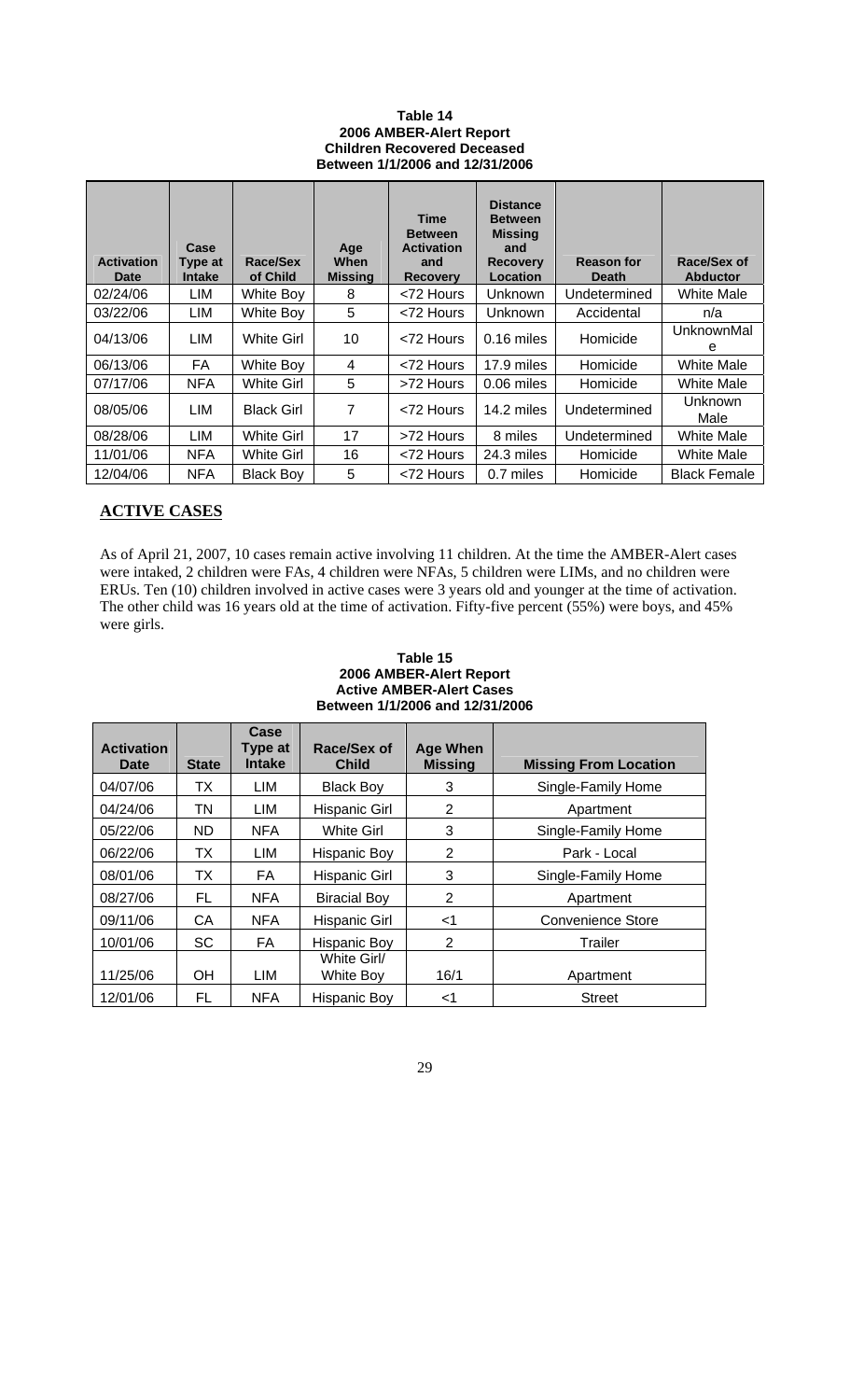# **TEAM ADAM CONSULTANT DEPLOYMENT**

Team Adam is an on-site response and support system that provides investigative and technical assistance to local law enforcement and support for families of missing and sexually exploited children. Team Adam was named in honor of 6-year-old Adam Walsh, the abducted and murdered son of NCMEC cofounders John and Revé Walsh.

In 2006 Team Adam Consultants were deployed to assist with 31 Amber-Alert cases. Twenty-four (24) of those cases were resolved, and 7 of those cases remain active. At intake the case breakdown included 9 FAs, 14 NFAs, and 8 LIMs.



**FBI INVOLVEMENT IN CASES**

In 2006 the Federal Bureau of Investigation (FBI) was involved in 44 AMBER-Alert cases. Of those cases 16 were FAs, 20 were NFAs, 7 were LIMs, and 1 was an ERU.

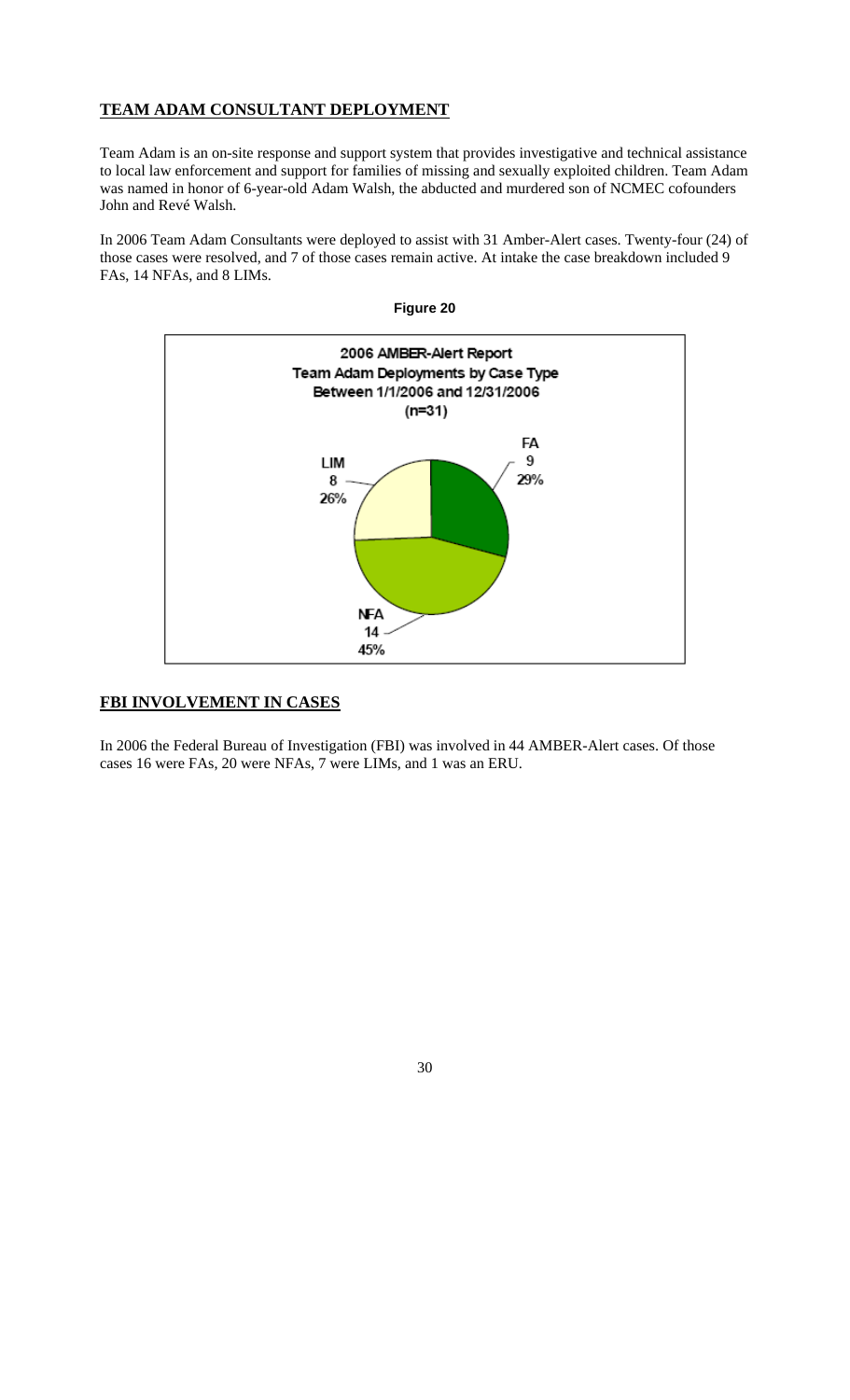

# **NATIONAL CRIME INFORMATION CENTER**

The National Crime Information Center (NCIC) houses a set of databases law enforcement uses to document and query activity and information about missing persons. The Adam Walsh Child Protection and Safety Act of 2006 (Pub. L. No. 109-248) mandates NCIC entry must be made by law enforcement within 2 hours of receipt of a report of a missing or abducted child.

Of the 316 children involved in AMBER-Alert cases in 2006, it is known information about 215 children was entered into NCIC and information about 59 children was not entered into NCIC.

| Table 16                           |
|------------------------------------|
| 2006 AMBER-Alert Report            |
| <b>Information Entered in NCIC</b> |
| $(n=316)$                          |

|                                    | 2006 | $2006$ (%) |
|------------------------------------|------|------------|
| Information About Children Entered |      |            |
| in NCIC                            | 215  | 68%        |
| Information About Children Not     |      |            |
| Entered in NCIC                    | 59   | 19%        |
| Unknown                            | 42   | 13%        |
| Total                              | 316  | 100%       |

Of the information entered into NCIC between January 1, 2006, and December 31, 2006, regarding those 215 children 51%, (n=109) were flagged as AMBER Alerts (AA), 10% (n=22) were flagged as Child Abductions (CA), and 35% percent (n=75) were flagged as Missing Persons (MP). Four percent (4%, n=9) of flags were unknown.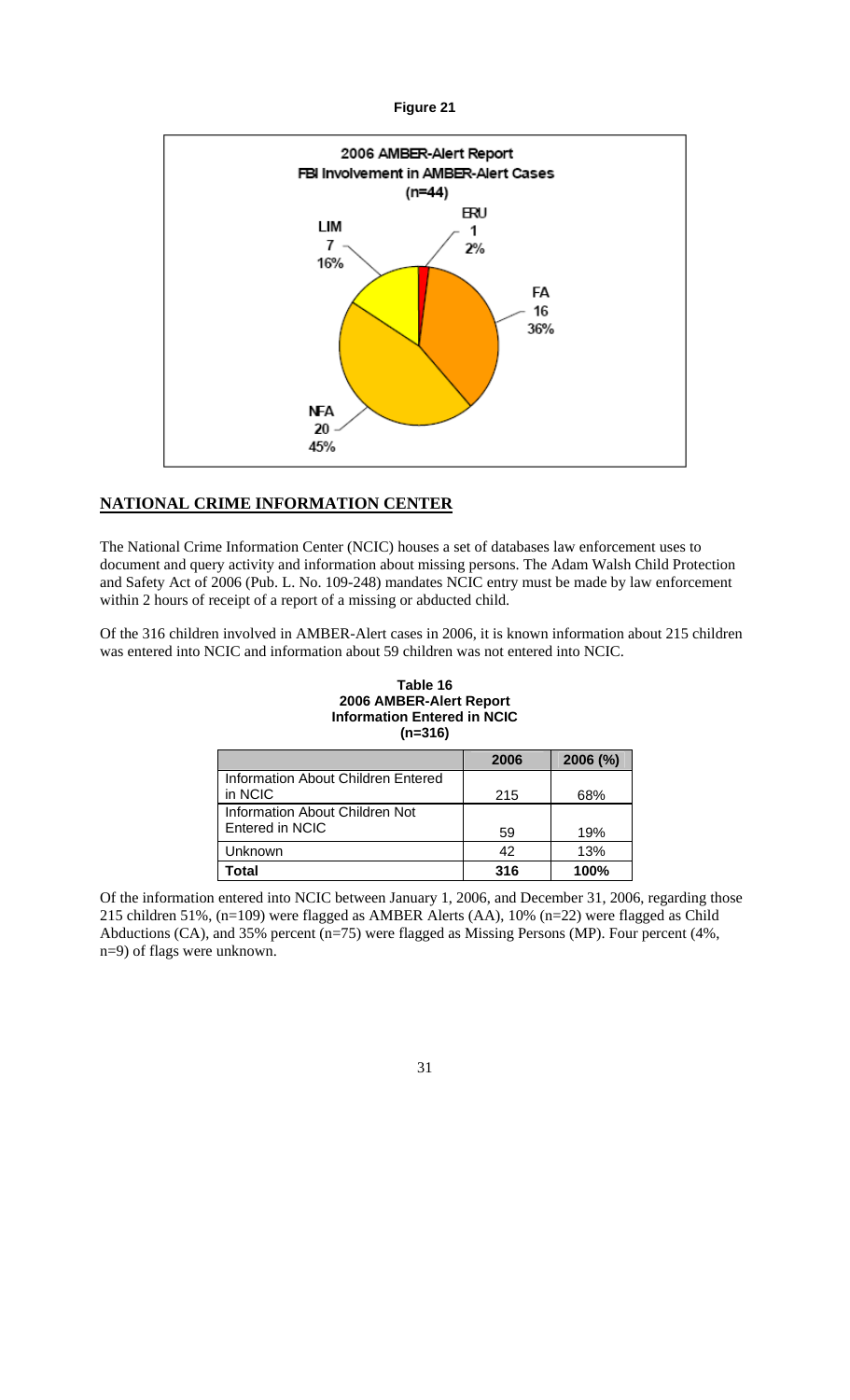

NCMEC is the only agency outside of law enforcement granted permission to modify flags in NCIC to AA status for AMBER-Alert cases.

Between January 1, 2006, and December 31, 2006, 19 flags were changed from CA to AA, 14 of which were modified by NCMEC and 2 of which were modified by law enforcement. For 3 children it is unknown who modified the flag. Ten (10) flags were changed from MP to AA, 7 of which were changed by NCMEC, 1 was changed by law enforcement, and in 2 cases it is unknown who modified the record in NCIC.

In 2006 information about 49% (n=106) of children were predominantly entered in NCIC as Missing Person Endangered followed by Missing Person Involuntary at 22% (n=48) and Missing Person Juvenile at 18% (n=38).

| <b>NCIC Missing-Person Type</b> | 2006 | 2006 (%) |
|---------------------------------|------|----------|
| Endangered                      | 106  | 49%      |
| Involuntary                     | 48   | 22%      |
| Juvenile                        | 38   | 18%      |
| Unknown                         | 6    | 3%       |
| Involuntary - Caution Armed and |      |          |
| Dangerous                       | 3    | $1\%$    |
| <b>Involuntary - Caution</b>    | 3    | 1%       |
| <b>Endangered Caution</b>       | 3    | 1%       |
| Disability                      |      | $1\%$    |

### **Table 17 2006 AMBER-Alert Report Missing-Person Type in NCIC (n=215)**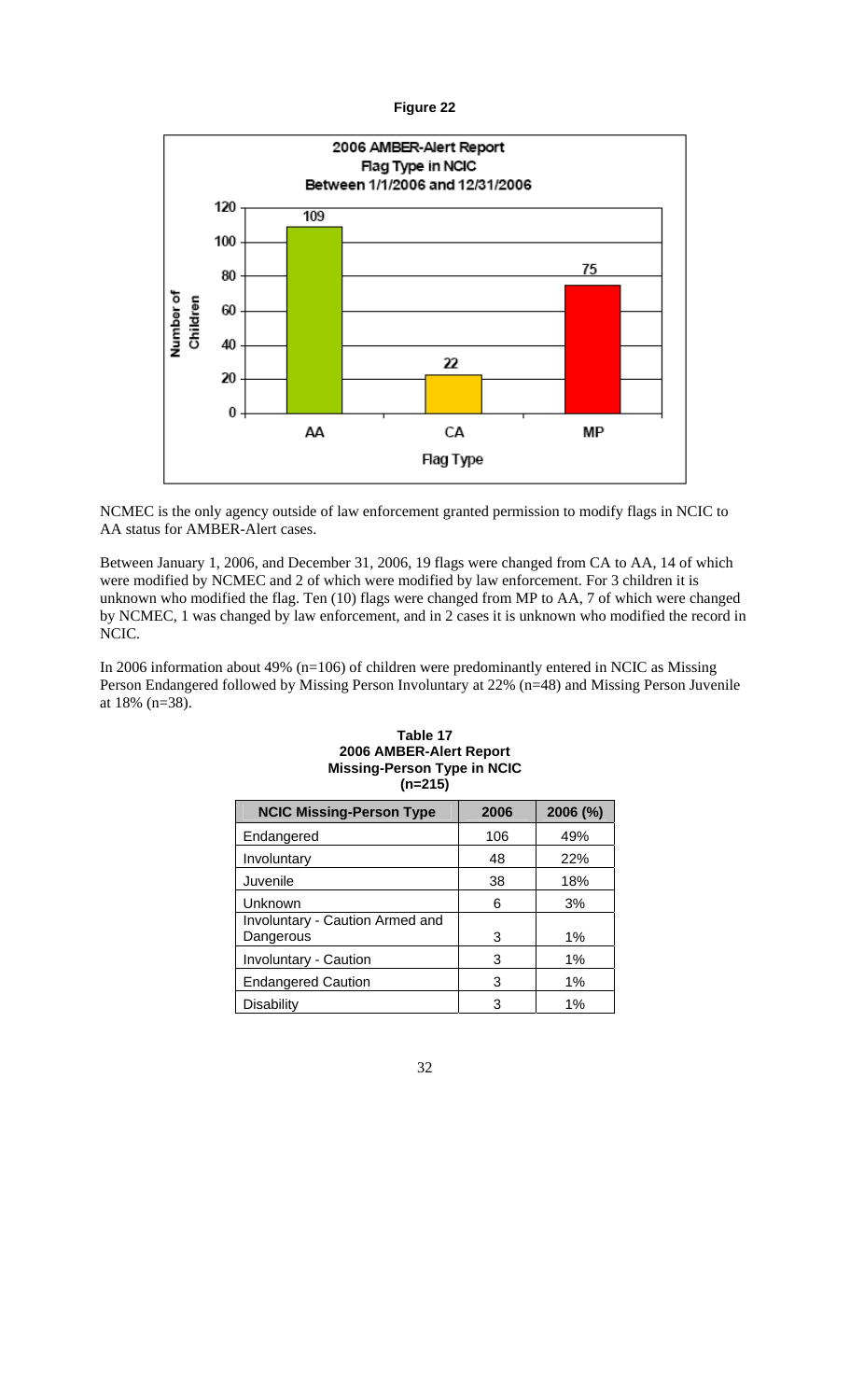| Endangered - Caution Armed and      |     |          |
|-------------------------------------|-----|----------|
| Dangerous                           | 2   | 1%       |
| Juvenile - Medication Required      |     | $1\%$    |
| Juvenile - Caution                  |     | $< 1\%$  |
| Endangered - Medication             |     |          |
| Required                            |     | $< 1\%$  |
| <b>Endangered - Caution Violent</b> |     |          |
| Tendencies                          |     | $0\%$    |
| Wanted - Juvenile Delinquent -      |     |          |
| Adjudged                            |     | 0%       |
| <b>Total</b>                        | 215 | $~100\%$ |

Information about 67% of children (n=145) was removed from NCIC within 3 hours of being entered into NCIC.

| Between 1/1/2006 and 12/31/2006 |                |          |  |  |  |
|---------------------------------|----------------|----------|--|--|--|
| <b>Number of Hours</b>          | 2006           | 2006 (%) |  |  |  |
| Up to 1/2 Hour                  | 54             | 25%      |  |  |  |
| $1/2 + - 1$ Hour                | 27             | 13%      |  |  |  |
| 1+ Hour - 2 Hours               | 39             | 18%      |  |  |  |
| $2+ - 3$ Hours                  | 25             | 12%      |  |  |  |
| 3+ - 4 Hours                    | 11             | 5%       |  |  |  |
| $4+ - 5$ Hours                  | 8              | 4%       |  |  |  |
| $5+ - 6$ Hours                  | 3              | 1%       |  |  |  |
| 6+ - 12 Hours                   | 11             | 5%       |  |  |  |
| 12+ - 24 Hours                  | 17             | 8%       |  |  |  |
| 24+ - 72 Hours                  | $\overline{7}$ | 3%       |  |  |  |
| 72+ Hours                       | $\overline{2}$ | 1%       |  |  |  |
| Unknown                         | 11             | 5%       |  |  |  |
| Total                           | 215            | 100%     |  |  |  |

**Table 18 2006 AMBER-Alert Report Missing-Person Type in NCIC** 

Data collected from the miscellaneous field in NCIC captured information such as abductor threats and use of weapons for 36 children involved in the AMBER Alerts issued in 2006. Twenty (20) abductors were armed with a weapon, 7 abductors had a history of drug and/or alcohol abuse, 2 abductors were mentally ill, 2 abductors were sex offenders, 2 abductors were suspects in a homicide, 2 abductors threatened to kill self and child, and 1 abductor took the children from the scene of a homicide.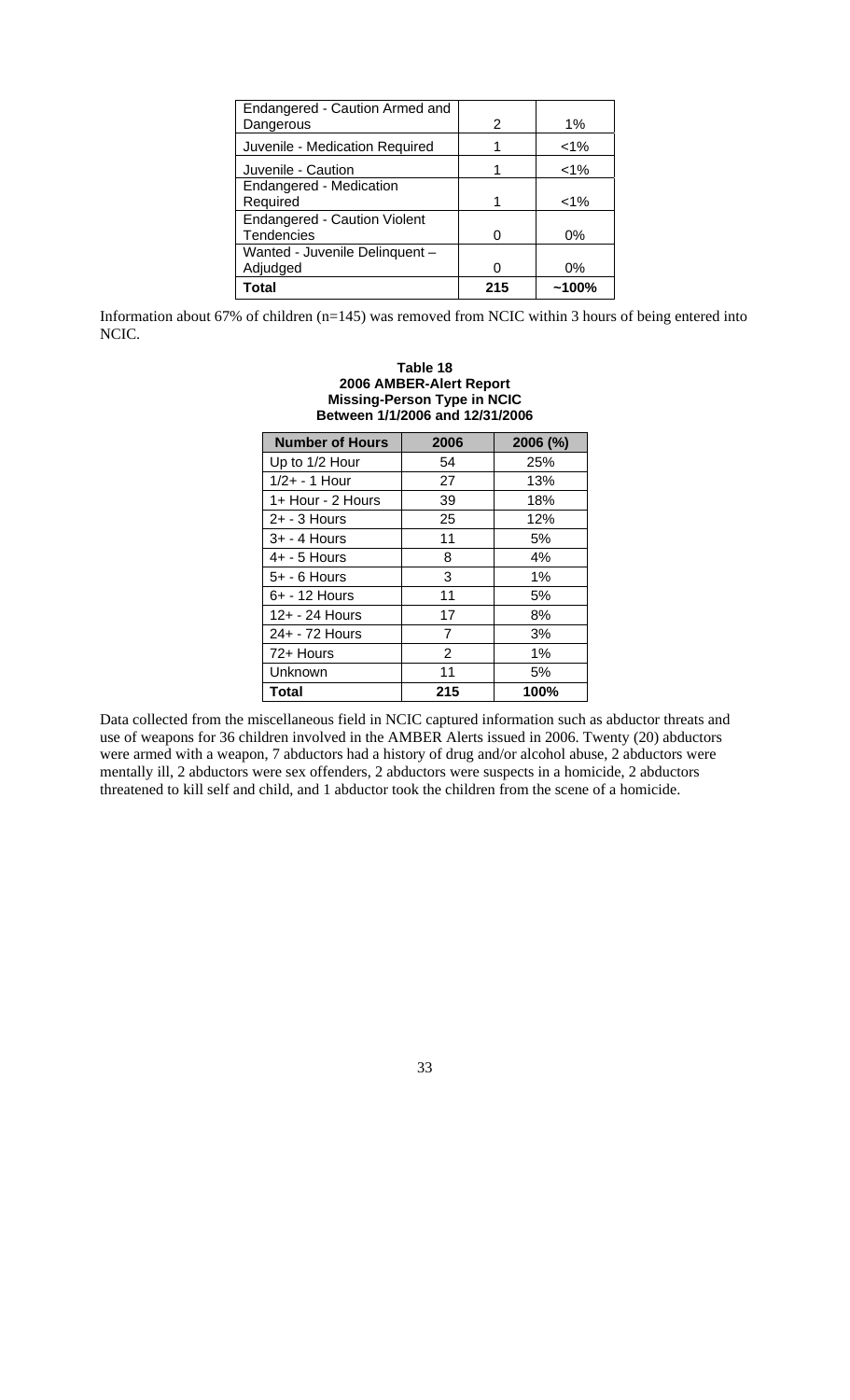#### **Table 19 2006 AMBER-Alert Report Threats Entered in NCIC Miscellaneous Field Between 1/1/2006 and 12/31/2006**

| <b>Information Entered in NCIC Miscellaneous Field</b> | <b>Number</b> |
|--------------------------------------------------------|---------------|
| Abductor Armed With a Weapon                           | 20            |
| Abductor History of Drug and/or Alcohol Abuse          |               |
| Abductor is Mentally III                               | 2             |
| Abductor is Sex Offender                               | 2             |
| Abductor is Suspect in Homicide                        | 2             |
| Abductor Threatened to Kill Self and Child             | 2             |
| Abductor Took Child from Scene of Homicide             |               |
| Total                                                  | 36            |

Sixty-six percent (66%, n=141) of NCIC entries indicated a vehicle was involved in the AMBER Alert. For 34% (n=74) of NCIC records it is unknown whether a vehicle was involved.



**Figure 23** 

In order for vehicle data to be entered into the NCIC vehicle field, the license-plate number on the vehicle must be available to law enforcement. Of the 141 NCIC records indicating a vehicle was involved in an AMBER Alert, 77% (n=109) of NCIC records documented the license-plate number on the vehicle in either the miscellaneous field, the NCIC vehicle field, or both fields. Of those 109 records, 99% (n=108) license-plate information was entered into the NCIC vehicle field. One percent (1%, n=1) of records with license-plate information available was entered into the miscellaneous field.

In 2006, 9 children for whom an AMBER Alert was issued were found deceased. Of those 9 children, information about 1 was not entered into NCIC and information about 8 were entered into NCIC. Of the 8 children whose information was entered into NCIC, 6 were flagged as AA, 1 was flagged as MP, and for 1 child the flag type is unknown.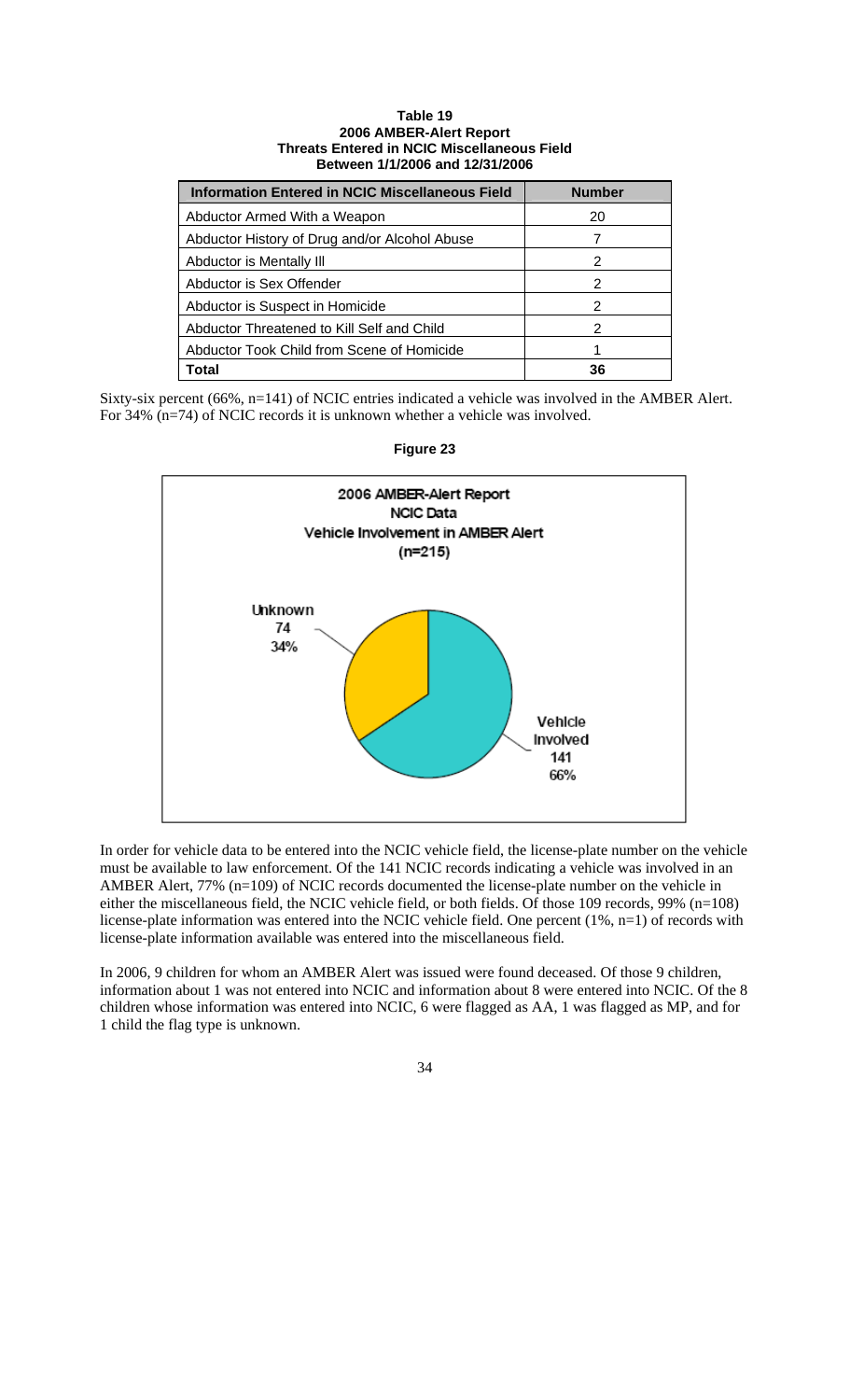# **COMPARISON BETWEEN 2005 AND 2006 AMBER ALERTS**

In 2005, 275 AMBER Alerts were issued involving 338 children. Two hundred twenty (220) cases were resolved, 49 of which were determined to be successful recoveries. As of April 21, 2007, 2 cases involving 3 children still remain active.

In 2006 there was a decrease in the number of AMBER Alerts issued, with 261 Alerts involving 316 children. In 214 cases a child was recovered, involving 53 cases in which children were successfully recovered as a direct result of the AMBER Alert being issued. Ten (10) cases involving 11 children are still active.

# **Range of AMBER Alerts**

In 2005 AMBER Alerts were predominantly issued on a statewide level at 47% (n=130), followed by 43% (n=119) of regional activations, and 6% (n=16) of local activations. As in 2005, AMBER Alerts in 2006 were mostly issued on a statewide level at 56% (n=147). Thirty-seven percent (37%, n=96) of AMBER Alerts were issued regionally, and 3% (n=8) of AMBER Alerts were issued locally.

### **Number of Cases by Month**

In 2005 the number of AMBER Alerts issued by month ranged from a low of 19 Alerts in June and August to a high of 29 Alerts in October. AMBER Alerts issued in 2006 demonstrated a wider range with a low of 15 Alerts in December and a high of 36 Alerts in June.



**Figure 24**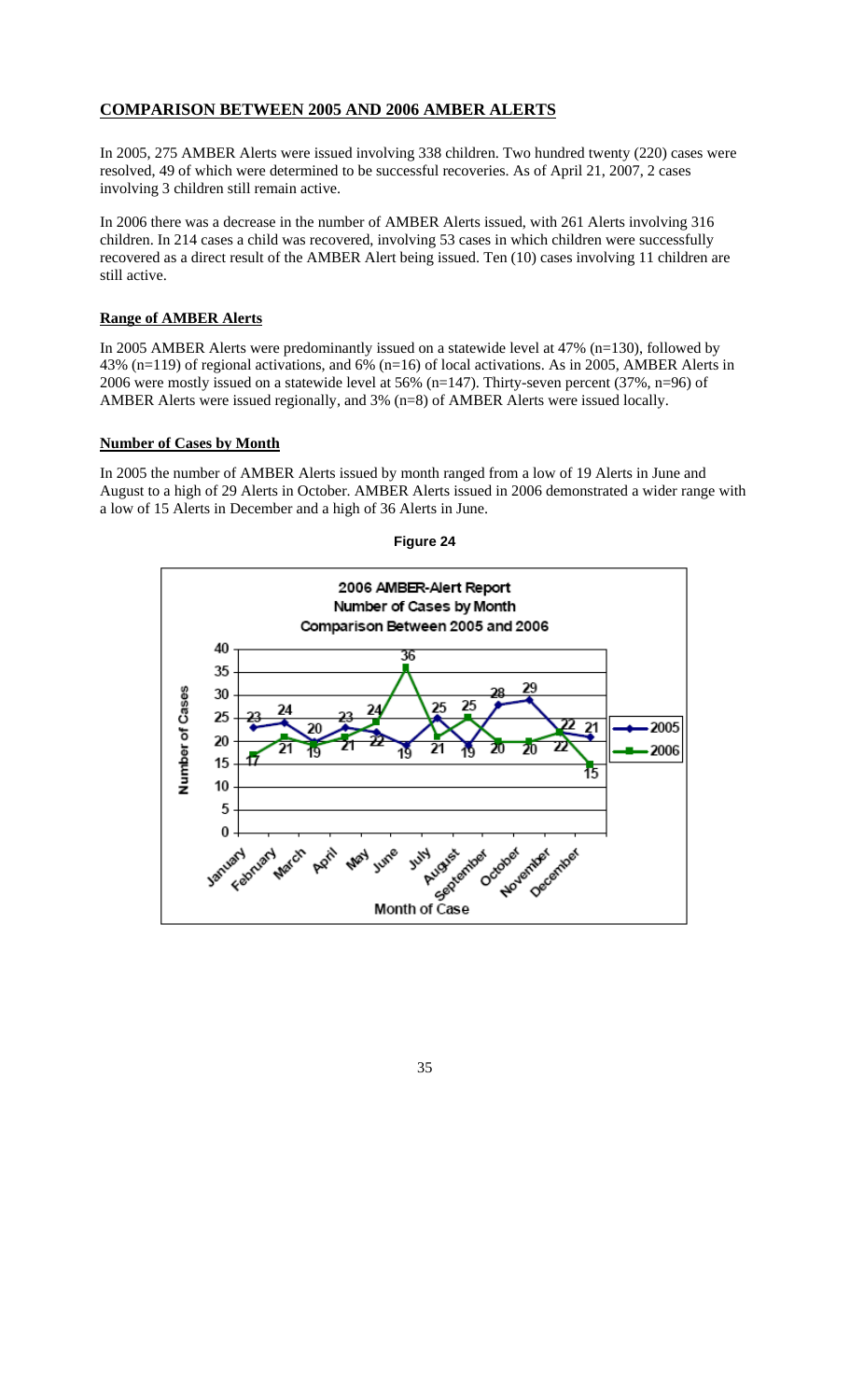### **Case Type at Intake**

In 2005 FAs were the predominant case type issued for AMBER Alerts with 127 cases, followed by 101 NFAs. In 2006 FAs and NFAs were issued almost in equal numbers – 113 cases and 115 cases respectively. For ERUs there was a decrease from 2005 to 2006, with 6 Alerts and 2 Alerts issued respectively. LIMs remained at similar levels in 2005 (27 Alerts) and 2006 (31 Alerts).



**Figure 25** 

# **Hoaxes and Unfounded Cases**

In 2005, 9% of cases (n=24) were identified as hoaxes and 11% of cases (n=29) were identified as unfounded. In 2006 there was a decrease of hoaxes, at 4% (n=10), whereas the number of unfounded cases remained similar to 2005 levels at 10% (n=27).

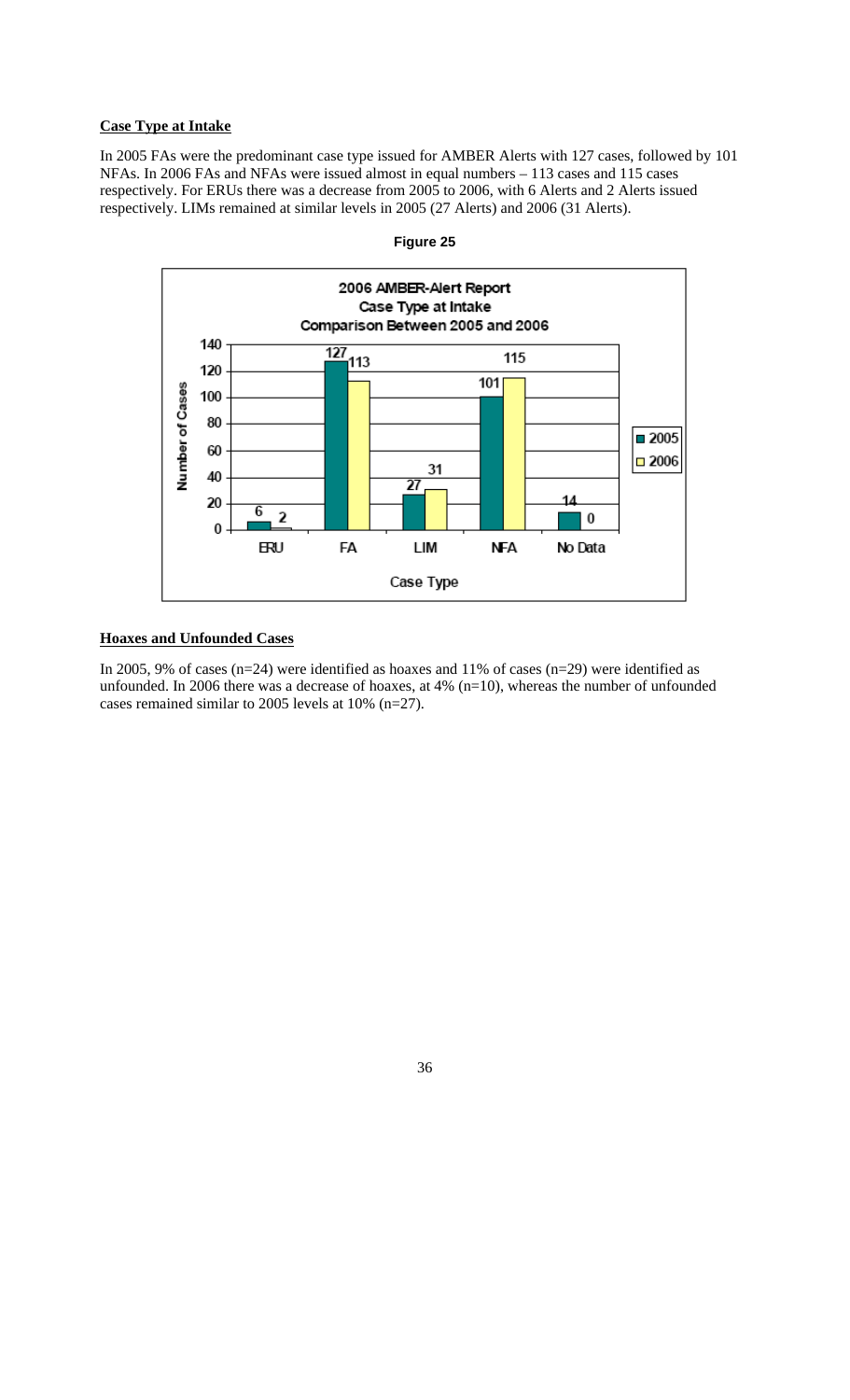

### **Number and Characteristics of Missing Children**

AMBER Alerts issued for boys and girls remained at similar levels in 2005 and 2006. In 2005 girls made up 55% of children involved in AMBER Alerts and boys represented 45%; in 2006 girls represented 57% and boys 43%.

Compared to AMBER Alerts in 2005, there was a decrease of AMBER Alerts issued for American Indian, Biracial, White, and Hispanic children in 2006. In 2005 and 2006 the same number of Alerts (n=164) was issued for minority children.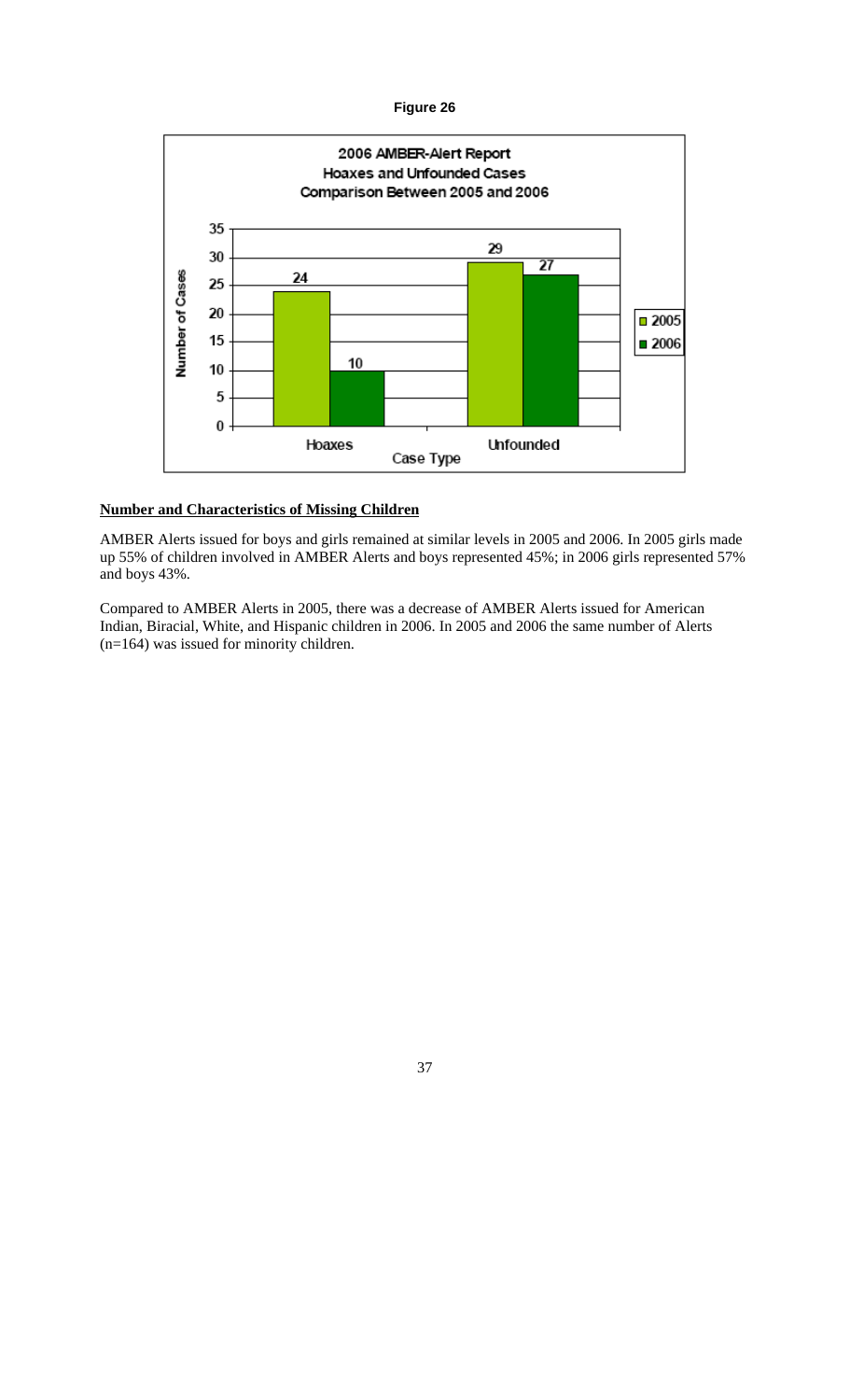

**Figure 28**